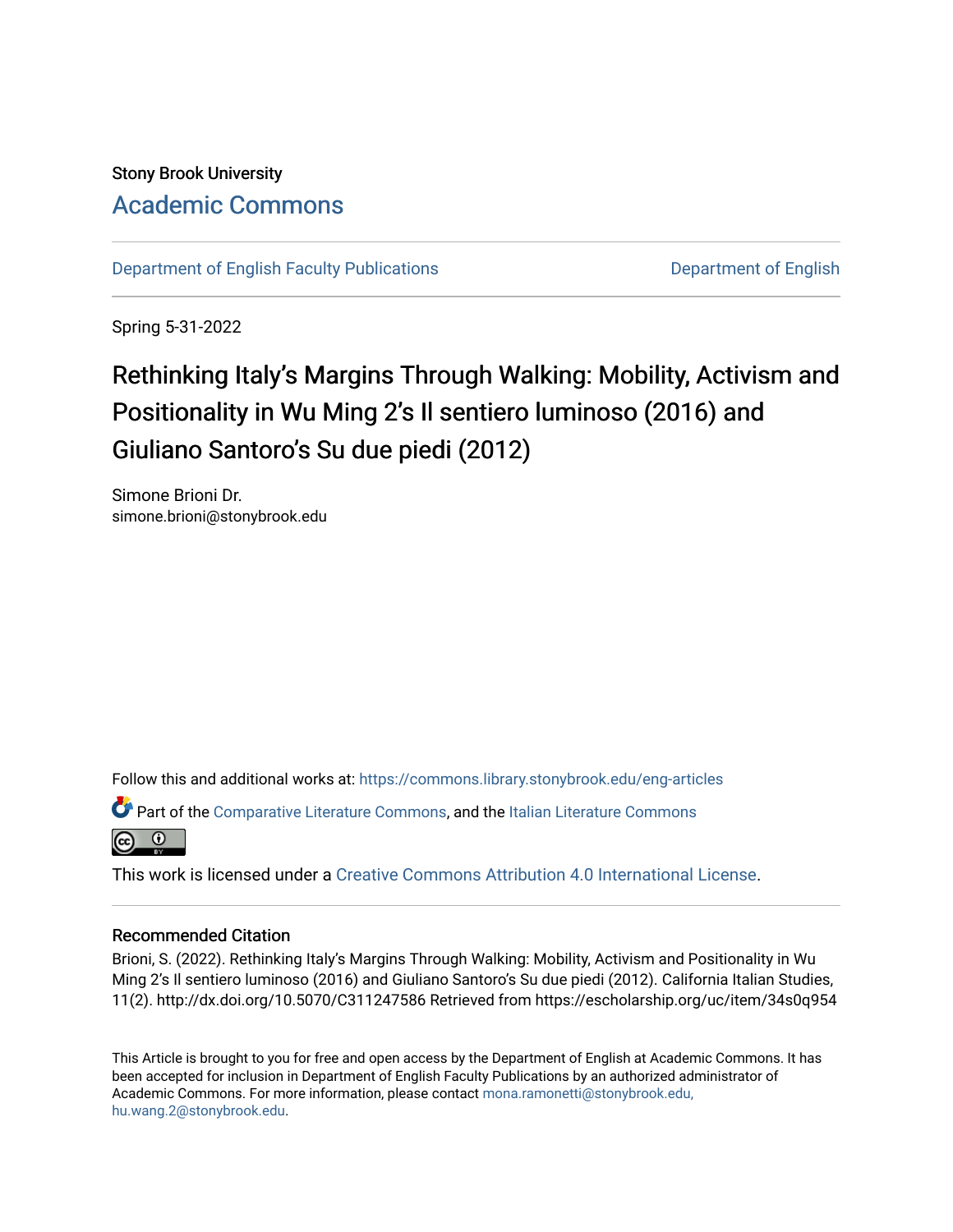## **eScholarship California Italian Studies**

## **Title**

Rethinking Italy's Margins Through Walking: Mobility, Activism and Positionality in Wu Ming 2's Il sentiero luminoso (2016) and Giuliano Santoro's Su due piedi (2012)

**Permalink** <https://escholarship.org/uc/item/34s0q954>

**Journal** California Italian Studies, 11(2)

**Author** Brioni, Simone

**Publication Date**

2022

**DOI** 10.5070/C311247586

## **Copyright Information**

Copyright 2022 by the author(s).This work is made available under the terms of a Creative Commons Attribution-NonCommercial License, available at <https://creativecommons.org/licenses/by-nc/4.0/>

Peer reviewed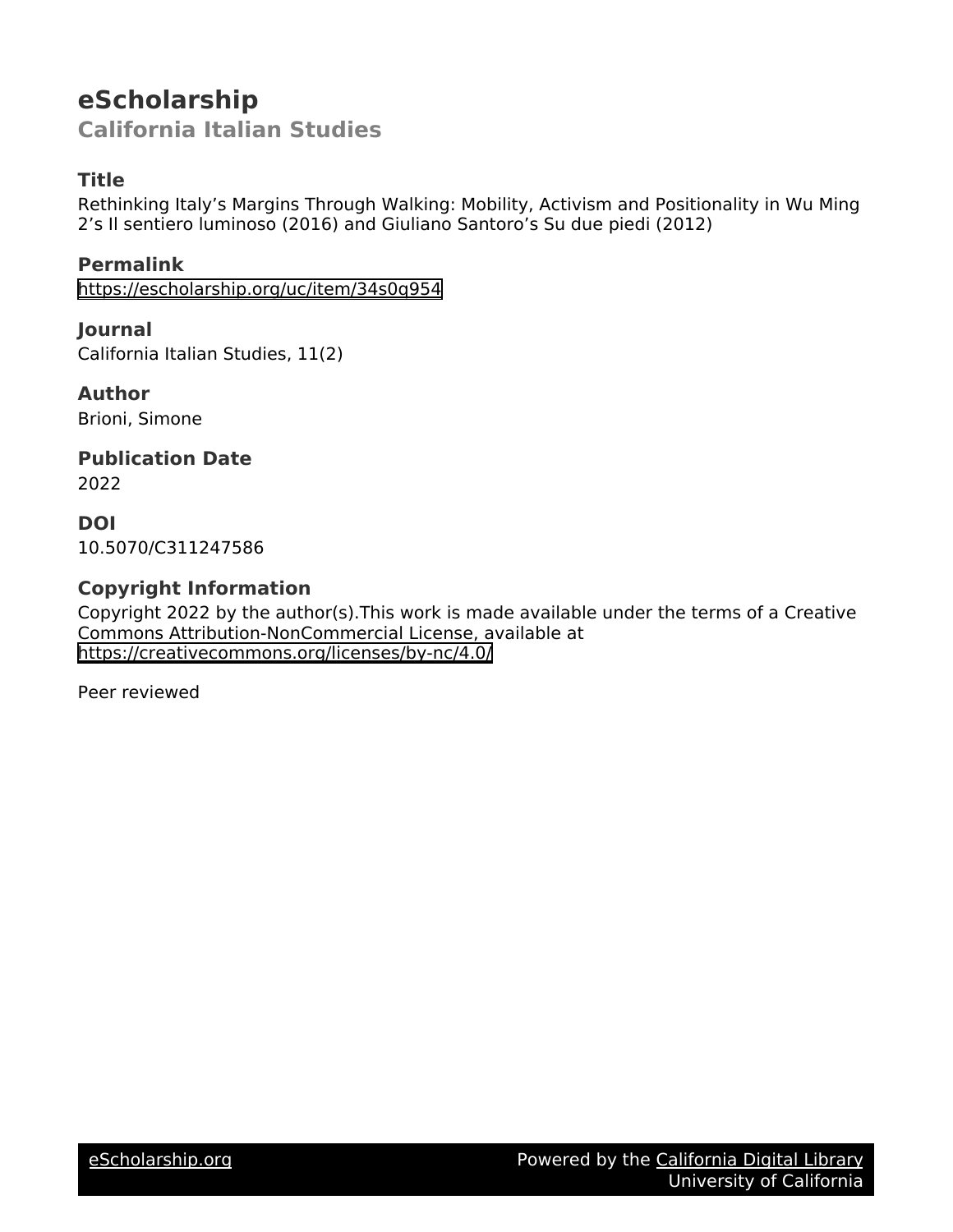## **Rethinking Italy's Margins Through Walking: Environmental Activism in Wu Ming 2's** *Il sentiero luminoso* **(2016) and Giuliano Santoro's** *Su due piedi* **(2012)**

#### **Simone Brioni**

This article examines how Wu Ming 2 (Giovanni Cattabriga) and Giuliano Santoro have represented walking as an ethical and political endeavor which involves rethinking the relationship between individuals, communities, and territories in their literary works. The article focuses in particular on Wu Ming 2's *Il sentiero luminoso* (The Bright Path, 2016) and Santoro's *Su due piedi*: *Camminando per un mese attraverso la Calabria* (On My Two Feet: Walking for a Month in Calabria, 2012). Walking allows both authors to witness the results of exploitation and subtraction of the land, and to underline the strong links of environmental activism to social activism and justice.

I argue that these texts propose a "postcolonial" revisitation of the human-land relationship by referring to Robert P. Marzec's reflections on how colonization is related to the capitalist and neoliberal privatization and exploitation of the land. His book, *An Ecological and Postcolonial Study of Literature: From Daniel Defoe to Salman Rushdie*, argues that "the massive […] worldwide restructuring of humanity's relation to the land—a restructuring that now gravely impacts the earth's ecosystems—has oddly been passed over by contemporary literary and cultural theorists" (2007, 1–2). Marzec further develops his reflections about ecology and colonization arguing that "this process of subtraction [of the land] occurred first 'at home,' […] then continued abroad with the subtraction of 'exotic land'" (ibid., 42). The capitalist organization of the social space in Europe played a key role in the development of colonial ideology, which governed actions within Europe and abroad. Edward Said's work on this topic is often quoted in *An Ecological and Postcolonial Study of Literature*, since he examined "the integral relation between the enclosing of the land of the colonizer and the cultivation of the land of the colonized" (ibid., 11). Nonetheless, "the disciplines of postcolonial and ecological studies register only a glimmering of an ontological engagement with the land—with, in a phrase, the *essential nexus* of identity formation, culture, and colonization" (ibid., 25). Looking at British literature from the late seventeenth century to the present, Marzec urges postcolonial studies scholars to investigate how the creation of enclosures "is a structure that stands as a formal diagram for future colonial developments: before England began to colonize 'open,' 'wild,' and 'uncultivated' land and subjects abroad, it created an apparatus for colonizing its open land and subjects at home—an apparatus that could be transplanted to distant territories" (ibid., 3). Marzec argues that a postcolonial approach to the depiction of land in literature can be useful to explore how a colonial cultural order and ideology became a material reality first in Europe and then in the colonies:

Without an extended and transdisciplinary discourse of critique of the land its colonial and neocolonial history and ontology— we run the risk of reifying even further the imperial enclosures of individual, ethnic, national, religious, and global essentialism. Only through such a critique may we open a more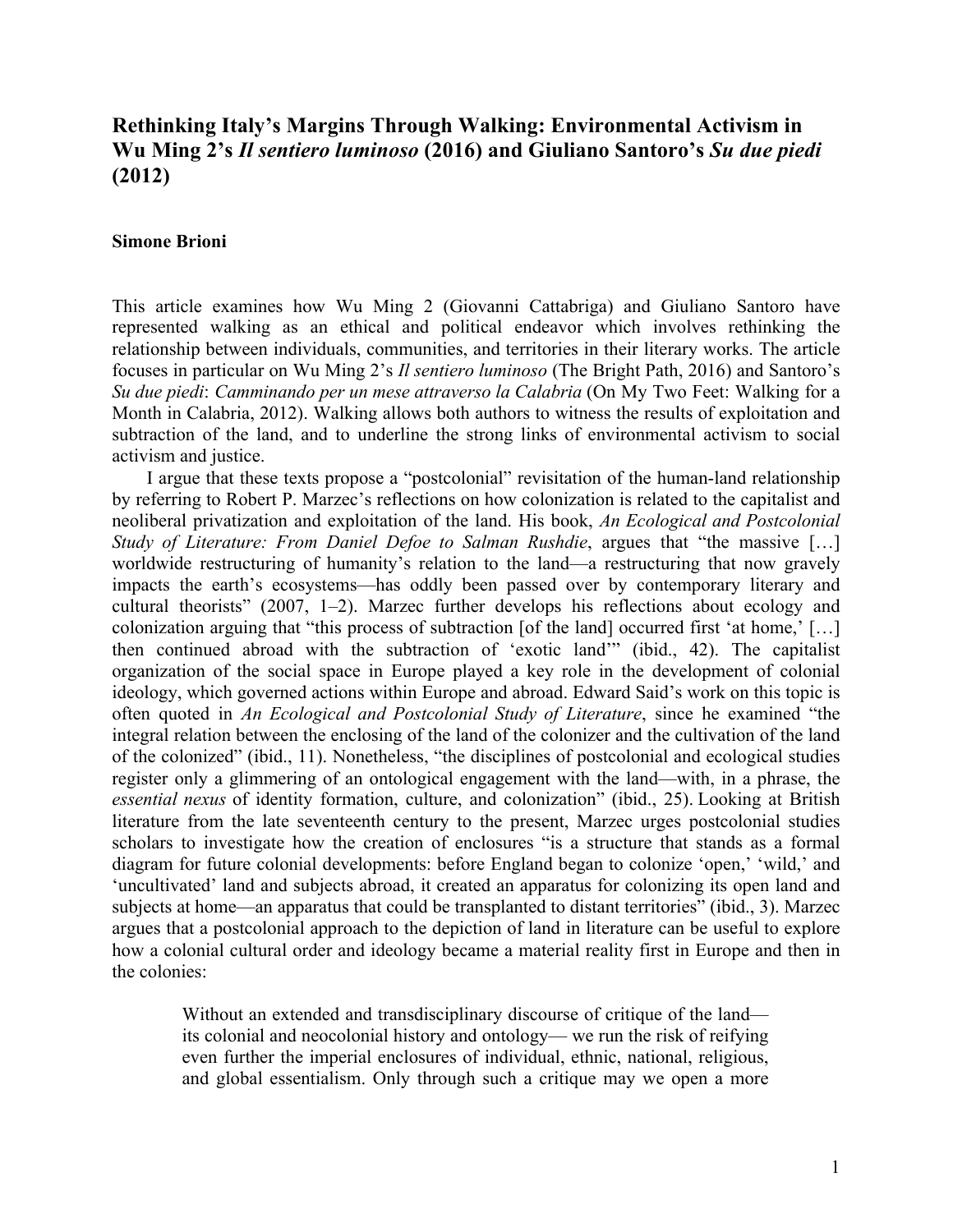originary and nonfoundational approach to the possible ways a heterogeneous citizenry can inhabit the earth. (ibid., 26)

Investigating the connection between colonial identity formation, the land, and capitalism/neoliberalism can help to understand the apparatus that has turned the land into a useful and organized space for the existing economic order.

Drawing on Marzec's reflections on colonial ideology and ecology, I argue that *Il sentiero luminoso* and *Su due piedi* do not "come to accept the essence of 'land,' and its various formations, as self-evident," and that they invite questions about the commodification of land through walking (ibid., 2). Although both *Il sentiero luminoso* and *Su due piedi* refer to Italian colonialism, I am interested in how they describe the exploitation of the land as a form of internal colonialism, which modifies how people live together and their relationship to space. By detaching the term "postcolonialism" from Italian colonialism itself, by no means am I equating the historical exploitation of the land that took place in the colonies with Italy's progressive industrialization and urbanization. I am suggesting instead that reflections about the capitalist and neoliberal organization of space can be useful to understand "the textual, administrative, economic, and political apparatus of imperialism: a totalizing change in spatial awareness and human relations" in the colonial metropole (ibid., 26). If David Forgacs is right to argue that "margins are produced by particular ways of seeing and organizing social space" (2014, 1)—and I believe he is—literature about walking that takes an activist approach invites us to uncover how marginality is spatially and socially constructed.

*Il sentiero luminoso* and *Su due piedi* share many themes, and are both products of the Wu Ming Foundation, "a grassroots federation of collectives, inquiry groups and laboratories, as well as artistic, cultural and political projects which were all born on or around [the] blog," *Giap* (Wu Ming 2017)*.* This blog was founded in 2000 by a collective of writers based in Bologna, Italy. Along with Wu Ming 2, it currently includes two more members: Wu Ming 1 (Roberto Bui) and Wu Ming 4 (Federico Guglielmi). Wu Ming authored the bestselling novel *Q* (1999) under the name Luther Blissett and several historical novels.

Wu Ming 2 wrote *Il sentiero degli dei* (The Path of Gods, 2010) and *Il sentiero luminoso* about his walks from Bologna to Florence and Bologna to Milan, respectively. These texts openly contest the high-speed train lines that have been built between these cities, and show the impact of this and other large-scale infrastructures on the territory. *Il sentiero degli dei* and *Il sentiero luminoso* are parts of a quadrilogy, which Wu Ming 2 aims at completing in the future by writing of his walks from Milan to Turin, and from Turin to the Italian border with France, following the entire path of the high-speed train or TAV—an acronym for "treno ad alta velocità"—an infrastructural project that started in the mid-1990s among protests and has not yet been completed (Wu Ming 2016).

A quick search of Giuliano Santoro's name in *Giap* shows his extensive collaboration with Wu Ming. As Santoro noted during a presentation of his book in Rome on July 9, 2012, *Su due piedi* was inspired by Wu Ming 2's *Il sentiero degli dei*. Moreover, Wu Ming 2 wrote the preface of *Su due piedi*. Like Wu Ming 2, Santoro has discussed a walking experience from Cavallerizzo to Montalto d'Aspromonte in Calabria. In other words, this article considers the works by two authors who engage in an ongoing dialogue and share a common interest in walking as an epistemological, political, and aesthetic practice.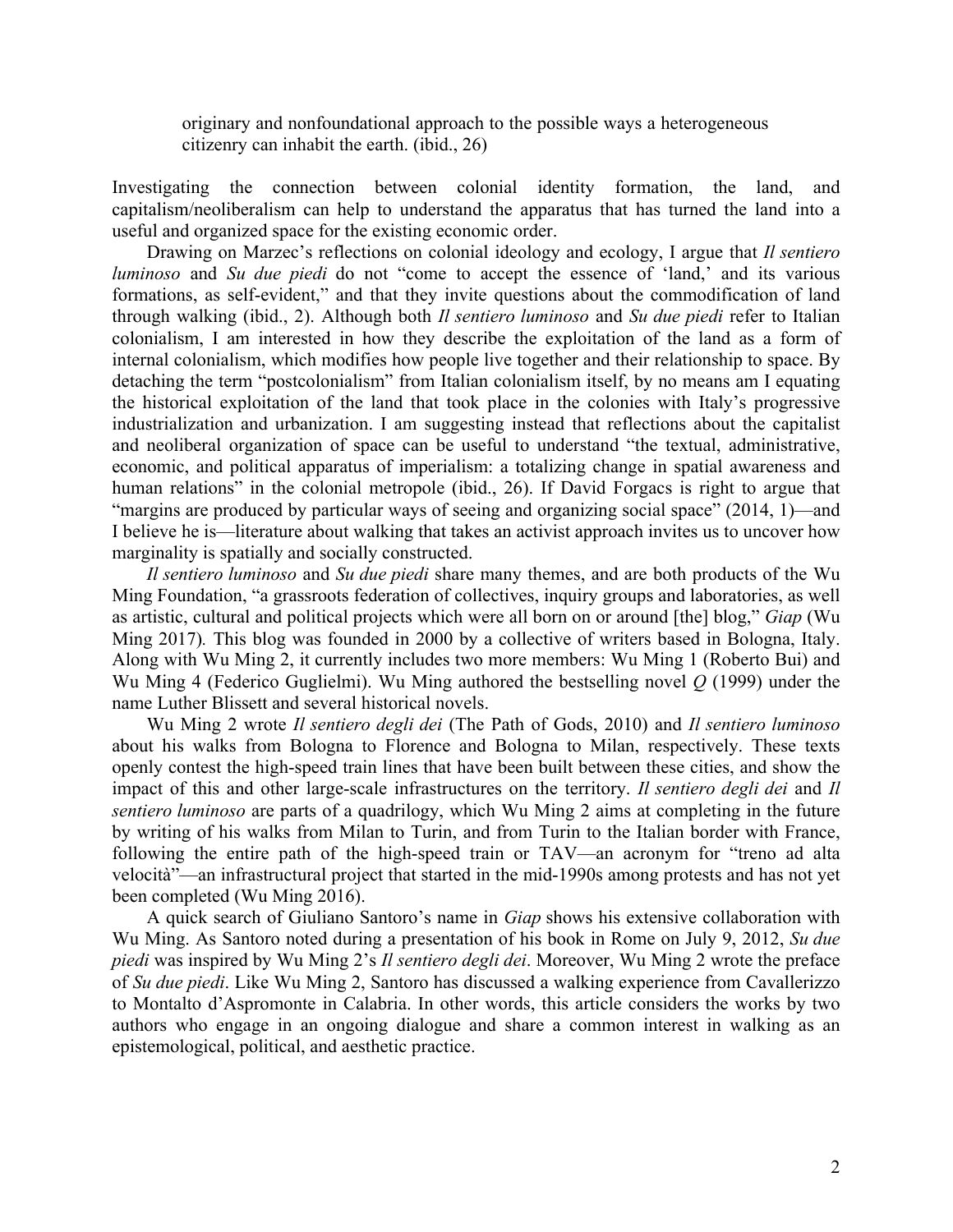#### **Between Art and Activism:** *Stalker. Osservatorio nomade*

Modern and contemporary European literature has often described errancy as an epistemic activity that allows the walker to understand modernity and to re-appropriate the spaces of exclusion that modernity creates. According to Donna Landry's analysis of walking in late eighteenth-century British literature, "walking ceased to be merely walking and became selfconscious pedestrianism," or, in other words, a way of reflecting about modernity (2001, 205). For instance, William Wordsworth was committed to the right to roam, and writing about walking went alongside his championing of public footpaths (Landry 2001, 213). Analyzing the representation of *flâneurs* at the beginning of the twentieth century in the German context, Anke Gleber defines *flânerie* as a product of

the most accelerated capitalist development in modern history, one that resulted in the emergence of various new dispositions, rapid urbanization and industrialization, and an increased influence of the visual upon our experience of reality. It is connected to such contemporary issues as the interpretation of images, visual literacy, power and public space […] and the cultural definition of identity. (1998, 8)

Walking has been frequently reconfigured in literature as a practice that is related to important themes in geography and cultural studies, including embodiment, landscape, place, experience, mobility, materiality, subjectivity, and objectivity.

While the experiences described by Landy and Gleber are found respectively in a rural environment and in the city center, contemporary experiences of walking as an epistemic practice frequently take place in liminal spaces that are geographically peripheral to urban centers. Moreover, while *flânerie* indicated the ability of a privileged individual to wander as a way to detach themselves from the crowds, the contemporary experiences are often collective endeavors. For instance, a group of architects created an urban art laboratory in Rome in 1995 named Stalker/Osservatorio Nomade, which "engage[d] research and actions within the landscape with particular attention to the areas around the city's margins and forgotten urban space" (Stalker).<sup>1</sup> One of the most celebrated activities of this group was a seventy-kilometer walk that was completed in five days and four nights on and around Rome's main ring road, crossing through the "invisible City," that is, the "unused areas that make up over 50% of [Italy's] capital city." Stalker/Osservatorio Nomade's goal of exploring Rome's abandoned spaces also led to the project "Campo Boario," an occupation of the former slaughterhouse in Testaccio—a place that ceased its commercial activity in 1975—to create a cultural center called "Ararat." The occupation of Ararat lasted from 1999 to 2004, and it offered a reference point in Italy for NGOs that specialized in welcoming immigrants, refugees (in particular the Kurdish communities of Rome), and the Rom Kalderasha.

In a conversation between Wu Ming 2 and Santoro (Santoro 2016), the Stalker/Osservatorio Nomade initiative is defined as inspirational in using walking as a practice to rethink suburban territories and spaces of marginalization and exclusion. In general, the novels analyzed in this article can be seen as part of a larger trend in contemporary Italian literature that focuses on

 $1$ <sup>1</sup> The quotation comes from an unpublished book in English written by members of the collective, which has collected all of the activity of Stalker/Osservatorio Nomade since its beginnings. I would like to thank Lorenzo Romito for insightful information about the group and for allowing me to read and quote from this unpublished text.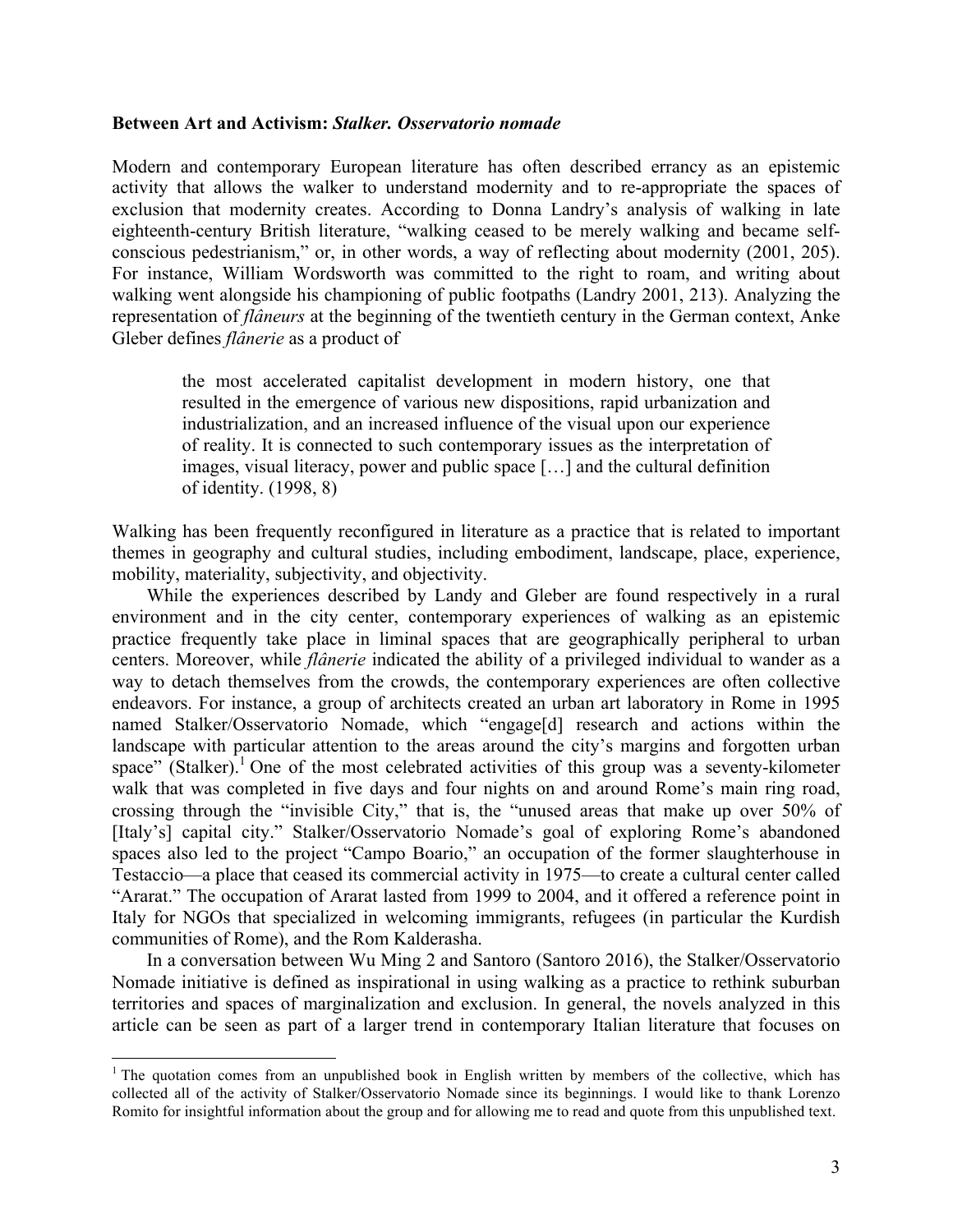environmental issues (Wu Ming 2 and Cecchini 2019). The proliferation of these texts testifies to humans' profound impact on Earth, which has caused a significant change in its ecosystems.

#### **Following Walden's Path**: **Wu Ming 2's** *Il sentiero luminoso*

*Il sentiero luminoso* can be seen as part of an ongoing dialogue between Wu Ming 2 and the different artists and activists within the Wu Ming Foundation who have attempted to theorize, represent, and modify the relationship between space and the practice of space, or the ways in which people operate or do things within a space. <sup>2</sup> For instance, Wu Ming 1 wrote *Un viaggio che non promettiamo breve* (We Don't Promise the Journey Will Be Short, 2016), an account of the No-TAV movement which is protesting the construction of a high-speed rail line in Val di Susa. Wu Ming also collaborates with a collective named Alpinismo Molotov, a group whose activity focuses on trekking and analyzing the social, cultural, and environmental transformations in the mountains.

*Il sentiero degli dei* and *Il sentiero luminoso* are not Wu Ming 2's only artistic contributions on the practice of walking and the transformation of the landscape. Wu Ming 2's work on the fictional construction of space includes edited volumes,<sup>3</sup> performances,<sup>4</sup> itinerant workshops,<sup>5</sup> and a photography exhibition and book made in collaboration with a photography collective called Terraproject.<sup>6</sup> Wu Ming 2's different narrative experiences might explain the hybrid nature of *Il sentiero luminoso,* which—like *Il sentiero degli dei*—can be defined as "una guida per escursionisti, una raccolta di novelle, un diario di bordo, un saggio, un reportage, un'inchiesta e chissà cos'altro" (2016, 4; "a guide for hikers, a collection of novels, a logbook, an essay, reportage, an investigation, and who knows what else").<sup>7</sup> The thematic and stylistic heterogeneity of the two texts is reflected in their structure. *Il sentiero degli dei* follows Wu Ming 2's progress on the path chronologically, and it is divided into five "tappe" ("stages") between Bologna and Firenze and five "notturni" ("nocturnes"), "racconti brevi [...] che si possono leggere anche in maniera autonoma" (2010, 7; "short stories […] which can also be read separately"). The last part of the book is a "guida pratica" ("practical guide") for those who would like to follow Wu Ming 2's itinerary through the Apennines (2010, 161–170). *Il sentiero luminoso* also contains a "guida pratica" (2016, 275–285), but the narrative structure is much more complicated, as the core of the volume includes eight chapters on the first stage of the tour, which are interspersed with four chapters about the preparation, and six chapters entitled "Flash forward" about the last part of the journey. Both novels present a fictional narrator—Gerolamo

<sup>&</sup>lt;sup>2</sup> The definition of "practice" throughout this essay draws on Michel de Certeau's use of this term to indicate everyday "'ways of operating' or doing things" (de Certeau 2002, xiv). It is thanks to "practice" if "it [is] possible to articulate [...] a body of theoretical questions, methods, categories, and perspectives" (ibid., xiv).<br><sup>3</sup> See *La via dei viaggiatori*, *Un'antologia per camminatori* (2015), the translation of *The Footpath Way: An* 

*Anthology for Walkers* (1911, originally edited by Hilaire Belloc), an anthology of texts about walking edited by Wu

Ming 2. <sup>4</sup> See *GODIImenti: come inceppare la Grande Opera <sup>e</sup> vivere felici* (Enjoyments: How to Stop Big Construction and Live Happily [Wu Ming 2 2014a]), a reading-performance with guitarist Egle Sommacal and a writing laboratory, which produced an anthology of texts against the G.O.D.I.I., "Grandi Opere Dannose Inutili e Imposte" (Big,

Damaging, Useless, and Imposed Infrastructures).<br><sup>5</sup> See the volume *Storie, paesaggi, attraversamenti. Lungo la via Francigena con Wu Ming 2* (Stories, Landscapes,

Crossings. On the Via Francigena with Wu Ming 2 [2014b]), the result of an itinerant site-specific workshop. <sup>6</sup> See *<sup>4</sup>* (Wu Ming <sup>2</sup> and Terraproject 2013), <sup>a</sup> book and <sup>a</sup> photography exhibition based on the four natural elements.

 $<sup>7</sup>$  Unless otherwise indicated, all translations in this article are mine.</sup>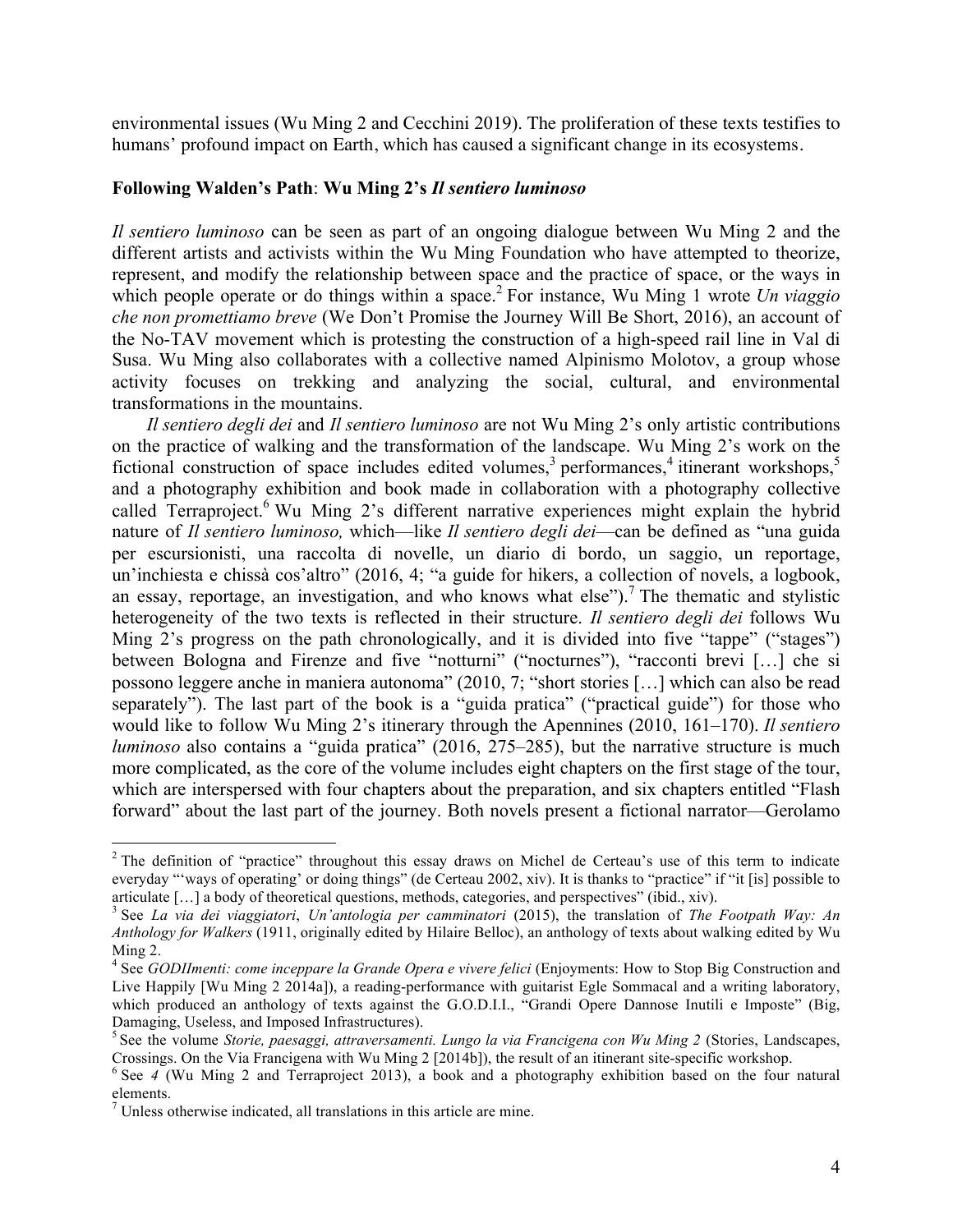in *Il sentiero luminoso*, and a friend of Gerolamo, who is a writer, in *Il sentiero degli dei—*in order to place distance between Wu Ming 2's walking experience and his narration of it.

Wu Ming 2's reflections about walking and space are also fictionalized in his first solo novel, *Guerra agli umani* (War on Humans). A character named Marco Walden decides to walk away from civilization and live in the woods, just like Henry David Thoreau. It is therefore no surprise that Wu Ming 2 wrote the introduction to the Italian edition of *Walden; or, Life in the Woods* (1854), in which he describes Thoreau as the creator of a "method," which involves "essenzialità, humor and selvatico [sic]" (Wu Ming 2 2005, vii–xii; "minimalism, humor, and the wilderness"), three elements that might be interesting to analyze in relation to *Il sentiero luminoso*. "Humor" is definitely present in *Il sentiero luminoso*, and walking is presented as an activity in a "minor" key that mocks and potentially subverts the enthusiastic narratives of those who promote "major" infrastructural interventions. For instance, at the end of his walk, Gerolamo breaks a brick by the entrance to the Expo 2015 site in a ceremonial gesture, with the explicit wish that any large and environmentally harmful events will never again take place (Wu Ming 2 2016, 275). Wu Ming 2 presents landscape—to use Michel de Certeau's words—as "the stage for a war of narratives," those narratives produced by political powers, the media, urban planners, and developers versus "small" or grassroots narratives produced through the practice of space (1998, 143).

The experiential relationship between human beings and "il selvatico" ("the wilderness") is less evident in *Il sentiero luminoso*. Gerolamo, in walking, does not enjoy a sense of solitude nor does he awaken his senses. He experiences, instead, sensory deprivation. Through Wu Ming 2 we see how the natural world is disappearing in Italy; he describes a landscape that has been anthropomorphized. While Romantic literature saw walking as a way to experience a palimpsest of sights, sounds, and smells, Wu Ming 2 sees it as a means of recovering a narrative that can only be reconstructed through examining the traces that remain, a landscape and way of life that has been effaced by shopping centers (2016, 139) and now-abandoned nuclear power plants, which are seen to embody the megalomania of the dominant neoliberal ideology (ibid., 192–93).

According to Wu Ming 2, another key aspect of *Walden* is the invitation to find what is essential in life, which includes a focus on individualism as a pathway to discovery: "Thoreau canta l'individuo, esalta l'autonomia e non potrebbe essere altrimenti: ciascuno deve fare il proprio cammino" (2005, ix; "Thoreau praises the individual, celebrates autonomy, and it could not be otherwise: everyone has to pursue his or her own path"). Wu Ming 2 seems to be referring to a passage in *Walden*, in which Thoreau invited his readers to find their own "mode of living" rather than adopting his own or anybody else's (Thoreau 2004, 71). This passage also reminds us of Wu Ming 2's invitation to readers to forge their own path at the beginning of *Il sentiero luminoso*:

Terminata la lettura, non sarete in grado di riprodurre sulla mappa il *mio* sentiero da Bologna a Milano, ma forse vi prenderà la voglia di tracciarne uno *vostro*, tra due città di vostra scelta. Se questo accadrà, invece di mille viandanti che percorrono lo stesso sentiero –protetto, delimitato e curato– ne avremo forse cento che camminano cento tracce diverse, si intrufolano in cento diversi terreni, […] discutono con centro diversi proprietari e pongono, con i passi e le parole, cento domande di diritto al paesaggio. (2016, 12)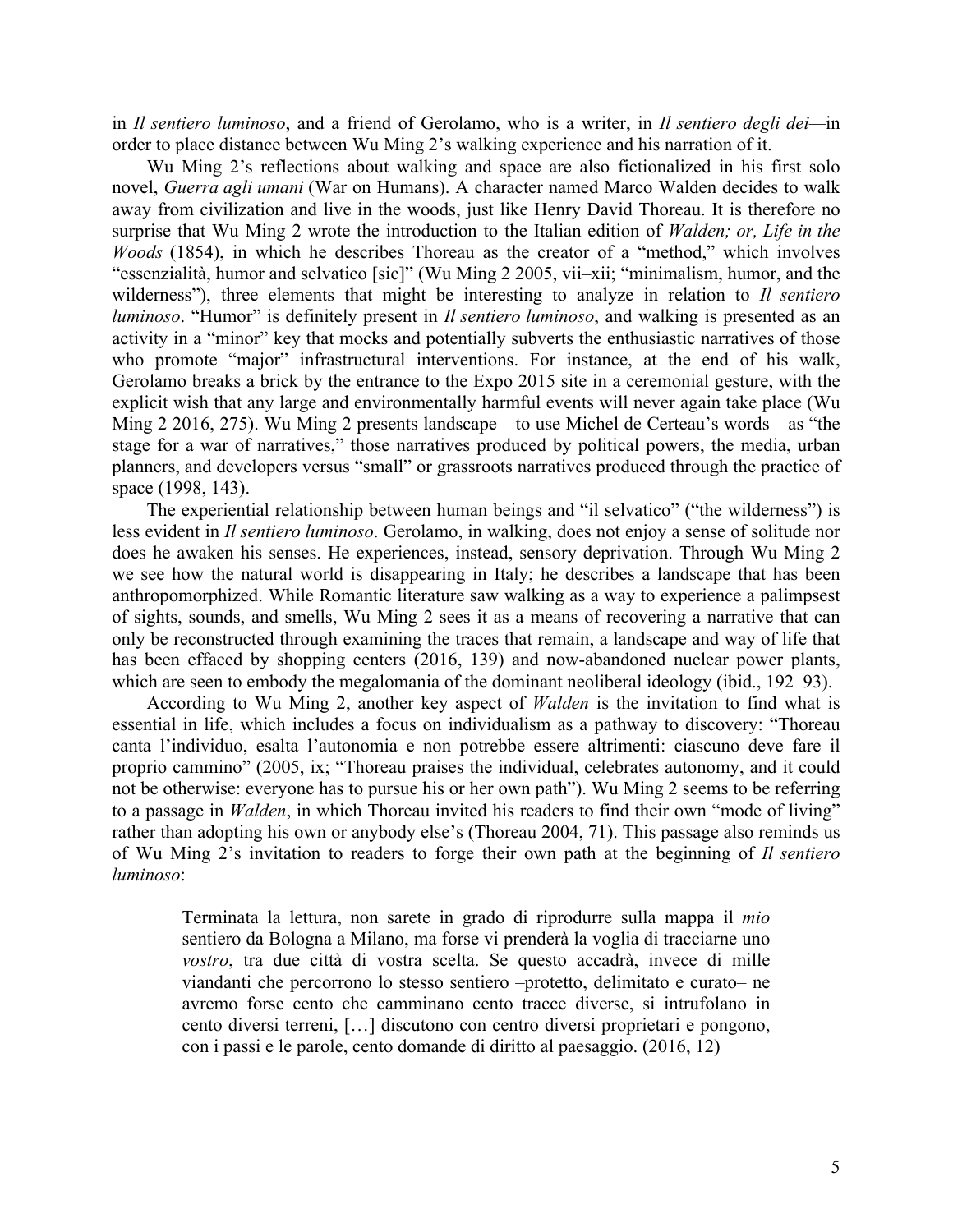(After reading this book you will not be able to chart *my* itinerary from Bologna to Milan on a map, but perhaps you would like to chart *your* own, between two cities of your choice. If this were to happen, instead of a hundred wanderers who walk the same path—shielded, circumscribed and wellmaintained—we would have perhaps a hundred people walking a hundred different paths, entering into a hundred different fields, […] talking to a hundred different landowners and asking, through their routes and words, a hundred questions about the right to landscape.)

This excerpt imagines the creation of an activist community through walking and envisions the individual and collective political practices as being closely connected.

#### **Spaces of Marginalization, Spaces of Belonging: Counter-Mapping Italy's Contemporaneity**

*Il sentiero luminoso* presents cartography, to quote David Pinder, as a "*contested* practice, embedded within particular sets of power relations [since] maps are bound up with the production and reproduction of social life" (2005, 405). For instance, maps and direct experience are contrasted in the following passage by Wu Ming 2: "Alla scala uno a uno, centrimetro dopo centimetro, prenderanno fuoco tutte le vostre mappe" (2016, 150; "At a 1:1 map scale, centimeter after centimeter, all of your maps will burn"). In this quote, Wu Ming 2 uses a hyperbole to emphasize that when space is experienced on-the-ground, through walking, it obliterates the need for maps, which offer a symbolic depiction of space, and a false sense of familiarity with a terrain never experienced. This passage seems to describe the irreconcilable difference, as de Certeau has it, between what walkers experience and what geographers and urban planners see:

The long poem of walking manipulates spatial organizations, no matter how panoptic they may be: it is neither foreign to them (it can take place only within them) nor in conformity with them (it does not receive its identity from them). It creates shadows and ambiguities within them […] it is like a peddler, carrying something surprising, transverse or attractive. (de Certeau 2002, 101)

This passage compares and contrasts the realm of lived experience with the feeling of spatial ubiquity experienced by those who look at the city on a map, the city as viewed from above. Likewise, *Il sentiero luminoso* invites readers to discard these fixed or elevated vantage points in favor of mobile, on-the-ground, partial perspectives.

Indeed, Wu Ming 2's call to boycott Google Maps (2016, 150) suggests that this tool is a "technology of power"—to use an expression first introduced by John Brian Harley in 1992 (1992, 243). Instead of offering an objective representation of reality, Google Maps shapes our knowledge about places, engendering political, social, and economic fantasies about them. As John Pickles argues, maps "precede the territories they 'represent'" as they inscribe boundaries, define spatial categories and construct forms that have material effects (2004, 5). As mapping the territory is part of the colonial legacy and has been used to create hierarchies of power, this passage in *Il sentiero luminoso* is aimed at highlighting—as Serenella Iovino argues—that "maps themselves are never neutral or innocent" (2016, 2). Google Maps and mapmaking technology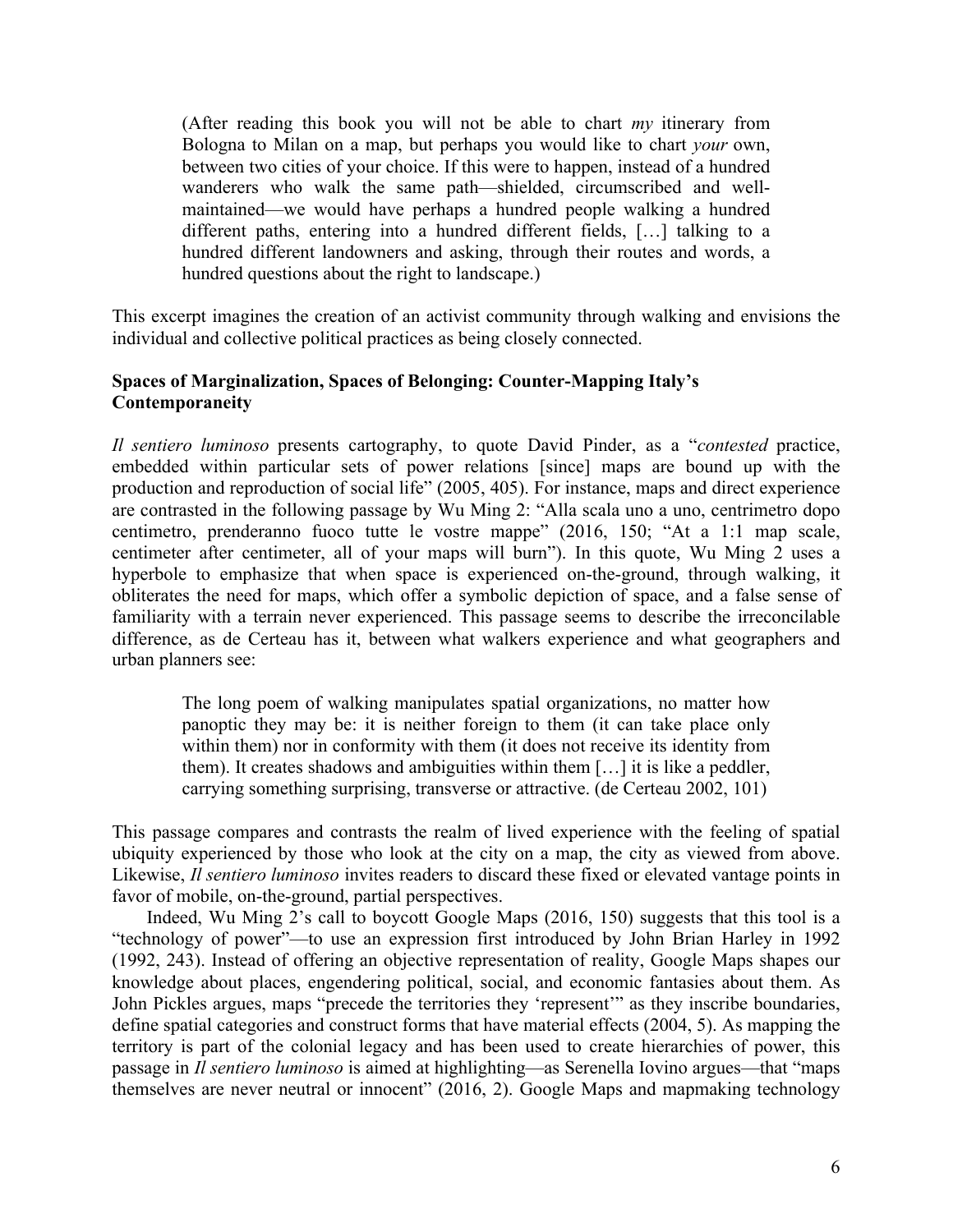commodify space, assigning it value and meaning based upon human use, and replicate the colonial ideology that is constitutive of geography as a modern discipline.

An important artistic precursor to *Il sentiero luminoso* is the Situationist movement and Guy Debord's psychogeography, "a new form of geographical investigation that can enable the revolutionary reappropriation of the landscape" (Bonnett 1989,  $136$ ).<sup>8</sup> According to Debord, psychogeography is a playful investigation of urban environments or "the study of the precise laws and specific effects of the geographical environment, consciously organized or not, on the emotions and behavior of individuals" (2006, 24). Unlike psychogeography, whose explorations remained "in need of further address" and did not produce an "appropriate space" to put forward "demands for rights to the city" (Pinder 2005, 400), Wu Ming 2's walks are connected with social activism (Wu Ming 2 and Cecchini 2019).

Through walking, Wu Ming 2 creates new routes through the landscape reminiscent of Thoreau's in *Civil Disobedience* (1849), given that forging new paths also means walking across private property. In fact, one of the main reasons Wu Ming 2 created a fictional narrator for *Il sentiero luminoso* was in order to avoid potential prosecution. <sup>9</sup> Both Thoreau and Wu Ming 2 are solitary walkers, but this does not mean that their reflections are exclusively introspective. Thoreau presents walking as a relational activity, which allows him to come in contact with other people outside their domestic environments. For instance, in a significant passage in "Walking," Thoreau describes his chance meeting with a Black individual and critically reflects on racism:

A tanned skin is something more than respectable, and perhaps olive is a fitter color than white for a man—a denizen of the woods. "The pale white man!" I do not wonder that the African pitied him. Darwin the naturalist says, "A white man bathing by the side of a Tahitian was like a plant bleached by the gardener's art, compared with a fine, dark green one, growing vigorously in the open fields. (1980, 673)

Similarly, walking in *Il sentiero luminoso* allows Wu Ming 2 to think about space and discrimination for asylum seekers, refugees, and immigrants. Some sections of the book compare the *ius excludendi* in Italian law—the right to keep people off private property—to the *Allemansrätt*, the freedom to roam in many Northern European countries, which allows the general public's right to access privately owned land if they do not damage the property and do not infringe on the right of the owner to his or her privacy (Wu Ming 2 2016, 147). Wu Ming 2 argues that the *ius excludendi* turns "l'accoglienza" ("hospitality") into "un'eccezione alla regola" (ibid; "an exception to the rule.") This thought leads him to reflect upon the condition of migrants:

Fuggo dall'ennesima proprietà privata, infastidito dall'ingiustizia […] quando vorrei soltanto attraversare una terra, senza commettere nulla di male. […] Penso al malessere che deve sentirsi addosso chi si trova ogni giorno in questa

 <sup>8</sup> The Luther Blisset project referred to Debord's work in different articles such as *Della guerra psichica nella metropoli traiettoriale* (From the Psychic War to the Trajectorial Metropolis) and *Nomadismi superficiali alla conquista della Terra* (Superficial Nomadisms to the Conquest of the Earth).<br><sup>9</sup> A sociology MA student, Roberta Chiroli, was condemned to 9 months in prison as she used the first person plural

to narrate the struggles of the No-TAV movement in Val di Susa. As Christian Raimo and Francesca Coin argue, this highly controversial court decision undermined academic freedom (2016).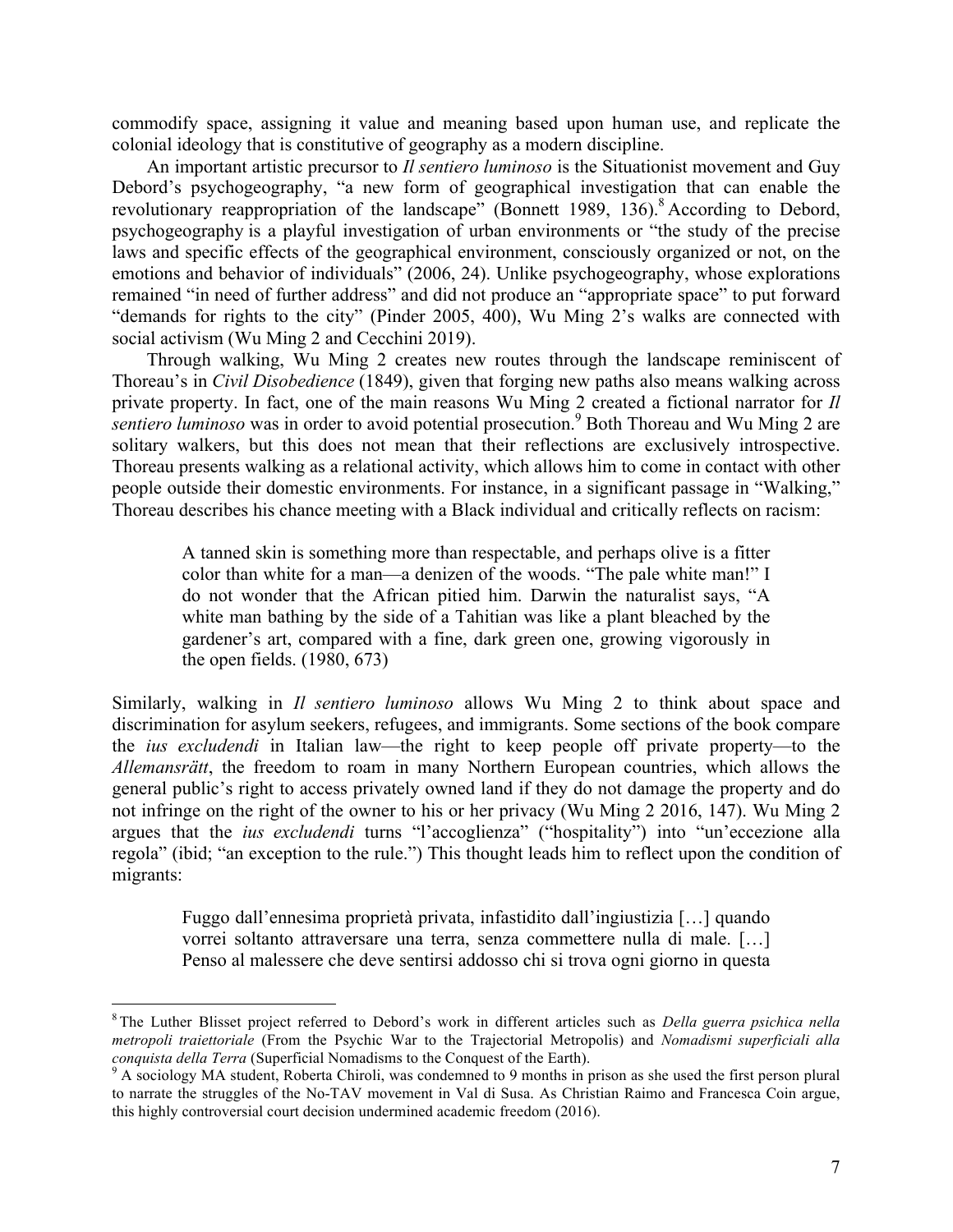condizione, perché vive e lavora nel posto sbagliato, senza le carte in regola per rimanerci. Oppure chi viaggia per mesi, frustrato da leggi ancor più violente, […] clandestino ventiquattr'ore al giorno, delinquente anche senza delinquere, perseguitato perché fuori posto, sottomesso all'arbitrio del primo che passa. Non voglio nemmeno paragonare un viaggio di piacere come il mio con quello di chi si sposta per necessità eppure sono convinto che la libertà di movimento non sia un cruccio per turisti annoiati, ma una questione che riguarda, con intensità diverse, tutti gli uomini e le donne del pianeta. (ibid., 146)

(I flee from another private property, annoyed by the injustice […] while I just would like to cross the land, without doing any harm. […] I think of the uneasiness of those that have to feel this way, finding themselves in this condition daily because they live and work in the wrong place, without the right papers to stay there. Or those who travel for months, being subjected to even more violent laws […] people who need to hide twenty-four hours a day, criminals without committing a crime, victims of persecution because they are displaced, vulnerable to the unlawful acts of the first person who passes by. I don't even want to compare my trip for pleasure to that of those who move out of necessity, but I am convinced that freedom of movement is not just an issue for bored tourists, but for all men and women on this planet, to differing degrees.)

Although Wu Ming 2 makes a clear distinction between types of walkers (those who travel for pleasure and those who travel out of need), here the act of walking is one that connotes hybridism, translation, and mobility. Walking—whether crossing the land from necessity, as migrants must, or crossing it recreationally, to explore and discover, like Wu Ming 2—seems oppositional to concepts such as identity, centrality, homogeneity, stability, and territory.

According to Wu Ming 2, walking allows us to rethink urban elements and to see how infrastructure marginalizes people, but it also invites us to imagine the city as a historical palimpsest, a layering of multiple, coexisting temporalities. For instance, a passage of *Il sentiero luminoso* compares the ancient walls of Bologna to the beltway constructed around the city, as they were both built for a security purposes, to keep out undesirable subjects in different historical periods. Beyond the bypass that surrounds Bologna, an incinerator, a prison, a center for refugees are located (ibid., 48).

Walking allows Gerolamo to recognize how land administration has led to the need for surveillance technologies and to marginalization. Among the several references to different historic events that are mentioned in *Il sentiero luminoso*, Gerolamo discovers a street called Strada Regina (Queen Street). This street was built during the late period of the Roman Empire to connect Cremona and Milan, but it fell into disuse when people started to use cars as their main means of transportation (Wu Ming 2 2016, 219). This discovery also reconfigures walking as a kind of archaeological activity.

The historical event that perhaps inspires Gerolamo the most is the Italian resistance to Fascism, which is defined as "guerra patriottica" ("patriotic war"), "guerra di classe" ("class war"), and "guerra civile" (ibid., 163; "civil war"). The centrality of the Italian resistance to Fascism in *Il sentiero luminoso* is signaled not only by the presence of many stories about this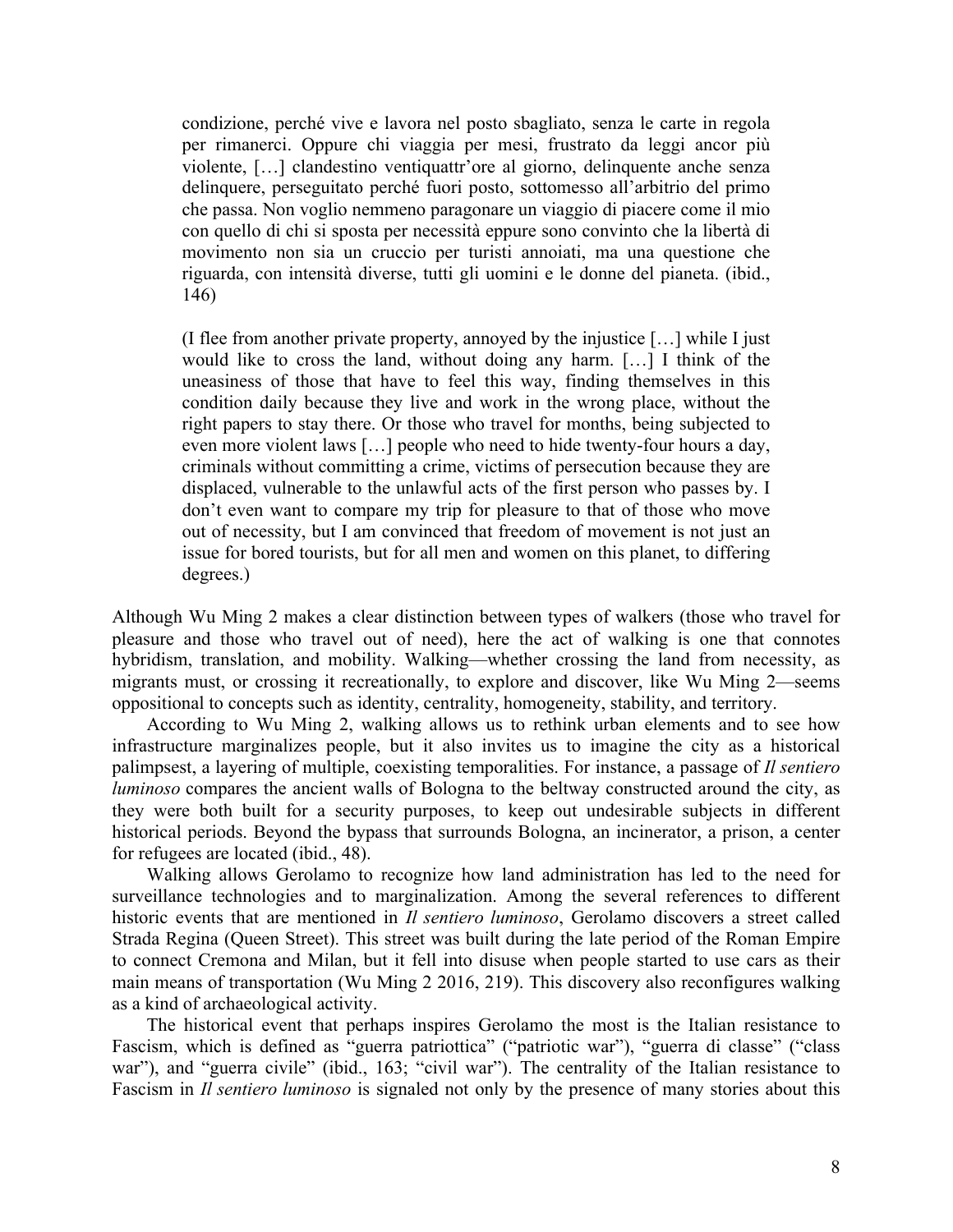movement, but also in the cartoon map that precedes and introduces the text. In this map "Casa Cervi"—the house and museum of the seven anti-Fascist brothers who were killed by Fascists in 1943—is labeled with the same font size used to indicate villages like "Pizzighettone" and "Fontanellato" (ibid., 4–5). The affective geography that is represented in the map is set in contrast to the "useful" representation of space that is provided by Google Maps.

Drawing on Anne Whiston Spirn's reflections about walking and storytelling, Wu Ming 2 "navigates the landscape using stories as a guide, and landscape helps [him] to remember stories [... Landscape] and narrative are inextricably linked in reading through imagination and are most accessible through the act of walking" (2000, 22). This close link between storytelling and walking is expressed in the final lines of *Il sentiero luminoso*, where Gerolamo argues that "diritto al paesaggio significa riappropriarsi di un alfabeto complesso, senza il quale non sappiamo leggere e scrivere, e quindi ci facciamo fregare, come accade agli illetterati" (Wu Ming 2 2016, 274; "the right to traverse the landscape means reappropriating a complex alphabet, without which we are unable to read and write and are liable to be swindled, like the illiterate"). By presenting the landscape as an alphabet that needs to be deciphered, Wu Ming 2 is implicitly referring to de Certeau's definition of walking as a "pedestrian speech act" or a "space of enunciation" that could "elude urbanistic systematicity" (2002, 98). It is also a process: "To walk is to lack a site. It is the indeterminate process of being both absent and in search of the proper, of one's own," an idea which is echoed in *Il sentiero luminoso* (de Certeau 1985, 139). Gerolamo's itinerary starts from Bologna, but he describes the city where he lives as a place that he rediscovers through walking, since its urban landscape is constantly under threat of those wo want to privatize its spaces. For instance, Wu Ming 2 mentions the FICO Eataly World, Fabbrica Italiana Contadina (2016, 22; Peasant Italian Factory), a store devoted to organic Italian food, whose business model is at odds with community-supported agriculture (ibid., 55–57). Walking is an ecocritical activity that separates Gerolamo from the mundane, and allows him to experience a sense of dislocation in his hometown, Bologna.<sup>10</sup>

A second key idea of de Certeau's that permeates *Il sentiero luminoso* is that "space is a practiced place" (2002, 117); Wu Ming 2 shows how walking gives new meaning to space, allowing for its collective reappropriation. Significantly the book opens with a quote by Eugenio Turri—"Ogni atto sul territorio è un atto politico" (ibid., 33; "Every act on a land is a political act")—who denounced the destruction of the Italian landscape in his landmark *La conoscenza del territorio: metodologia per un'analisi storico-geografica* (Knowledge of the Territory: Methodology for a Historical and Geographical Analysis). The activity of walking is described in *Il sentiero luminoso* as based on a paradox: by crossing private properties, Gerolamo is breaking the law, but his infraction is aimed at raising consciousness that "the landscape is a key element of individual and social well-being and that its protection, management and planning entail rights and responsibilities for everyone," as it is stated by the *Council of Europe Landscape Convention* (Council of Europe, 2000). If Jane Jacobs is right to argue that well-used streets are relatively safe from crime, it can be argued that Wu Ming 2's practice of walking—which occasionally involves trespassing on private property—can be a useful means of understanding, controlling, and safeguarding the territory (Jacobs 1992, 29–54). Indeed, *Il sentiero luminoso* condemns social problems, such as the criminal activities carried out by state-licensed construction companies during the building of the high-speed train lines, the so-called ecomafia (Wu Ming 2

 $\overline{a}$ 

 $10$  According to Iovino, ecocriticism is "a critical discipline whose major stance is basically an ethical one and which is driven by the idea of literature and culture as 'ecological,'" in response to a global environmental crisis (Iovino 2010, 30).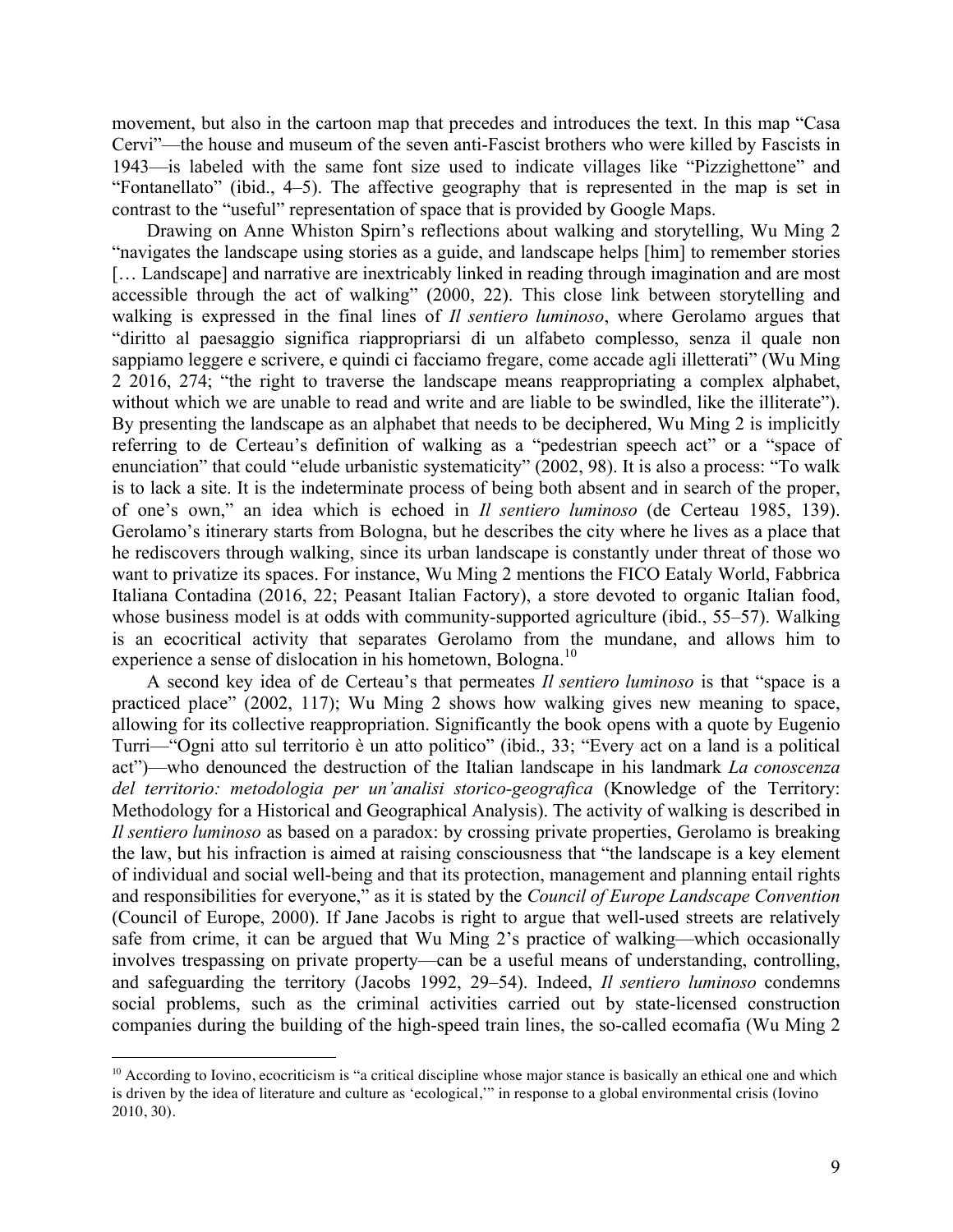2010, 139). By walking near the building site of these infrastructures, Wu Ming 2, through Gerolamo, highlights the destruction of the natural environment that has occurred as a result.

To summarize, *Il sentiero luminoso* shows that the privatization of public land in Italy can be seen as a form of ecological imperialism, internal colonization, or, to use Paul Virilio's terminology, "endocolonialism" (Virilio and Lotringer 2008, 95), which involves an increasing regimentation and regulation of social life along with the transformation of the landscape. To walk is to discover the traces of Italian colonialism (Wu Ming 2 2016, 149), to recognize the legacy of Fascism, and to acknowledge the spaces of marginalization that are created within a neoliberal society; it is also a practice that allows Wu Ming 2 to think about the condition of those who move out of necessity, such as economic migrants.

#### **Torpignattara: Hybrid Narrations of a Liminal Space in** *Su due piedi* **and** *Al palo della morte*

Santoro's perambulations throughout Calabria, as described in his 2012 text *Su due piedi*, start in Torpignattara, a multicultural neighborhood on Rome's periphery (Broccolini 2014, 81–98), which also features in his text *Al palo della morte* (At the Death Post, 2016). *Al palo della morte* was published by Edizioni Alegre in the series "Quinto Tipo" ("Fifth Kind"), edited by Wu Ming 1. This series publishes texts that hybridize different genres, a stylistic trait that characterizes Wu Ming's own production. The central role of Torpignattara in Santoro's works underlines his attention to the urban and social landscapes where immigrants live. The title *Al palo della morte* refers to an expression used in Carlo Verdone's film *Un sacco bello* (*Fun Is Beautiful*, 1980) to indicate the border between Rome's center and its periphery. There are several similarities between *Su due piedi* and *Al palo della morte*, most notably that both are hybrid texts: *Su due piedi* is a travel diary and a guidebook; *Al palo della morte* is the novelistic report of the killing of a Pakistani refugee Muhammad Shahzad Khan, which includes an analysis of the media coverage and reflections on Rome's urban peripheries (Santoro 2016, 169–172). It is therefore useful to analyze how Santoro portrays the experience of space in *Al palo della morte* before discussing *Su due piedi*.

The mixture of direct experience and historical and sociological considerations Santoro provides in *Al palo della morte* is reminiscent of the epistemological method he uses to describe Calabria in *Su due piedi*, a text in which he seeks a middle ground between study and direct experience, "*sguardo dall'alto* e *ottica di strada*" (Santoro 2013, 154; "what is seen from above and at the street level"). The essayistic dimension of these narrative texts—they both present a list of references and suggested reading—is not surprising since Santoro writes about politics for the newspaper *Il manifesto* and is the author of nonfiction texts and essays on politics and the media (Santoro 2013; Santoro 2014). Another relevant similarity between the two texts is that Santoro testifies to his direct experience and even tells his readers that "tutto ciò che leggerete si basa su fatti *reali*. Vi ho assistito con i miei occhi" (2016, 9; "everything that you are about to read is based on real facts. I saw it with my very own eyes"). Walking is presented in *Su due piedi* and *Al palo della morte* as a method for rethinking space; indeed, it is as a result of walking that Santoro makes the argument in *Al palo della morte* that Torpignattara should be considered in conjunction with the Pigneto neighborhood.

The Pigneto area was built by immigrant workers from Southern Italy in a construction process that was only partly legal (Scandurra 2007). Most recently, new inhabitants of the area have come to outnumber longtime residents. The newcomers to Pigneto generally fall into one of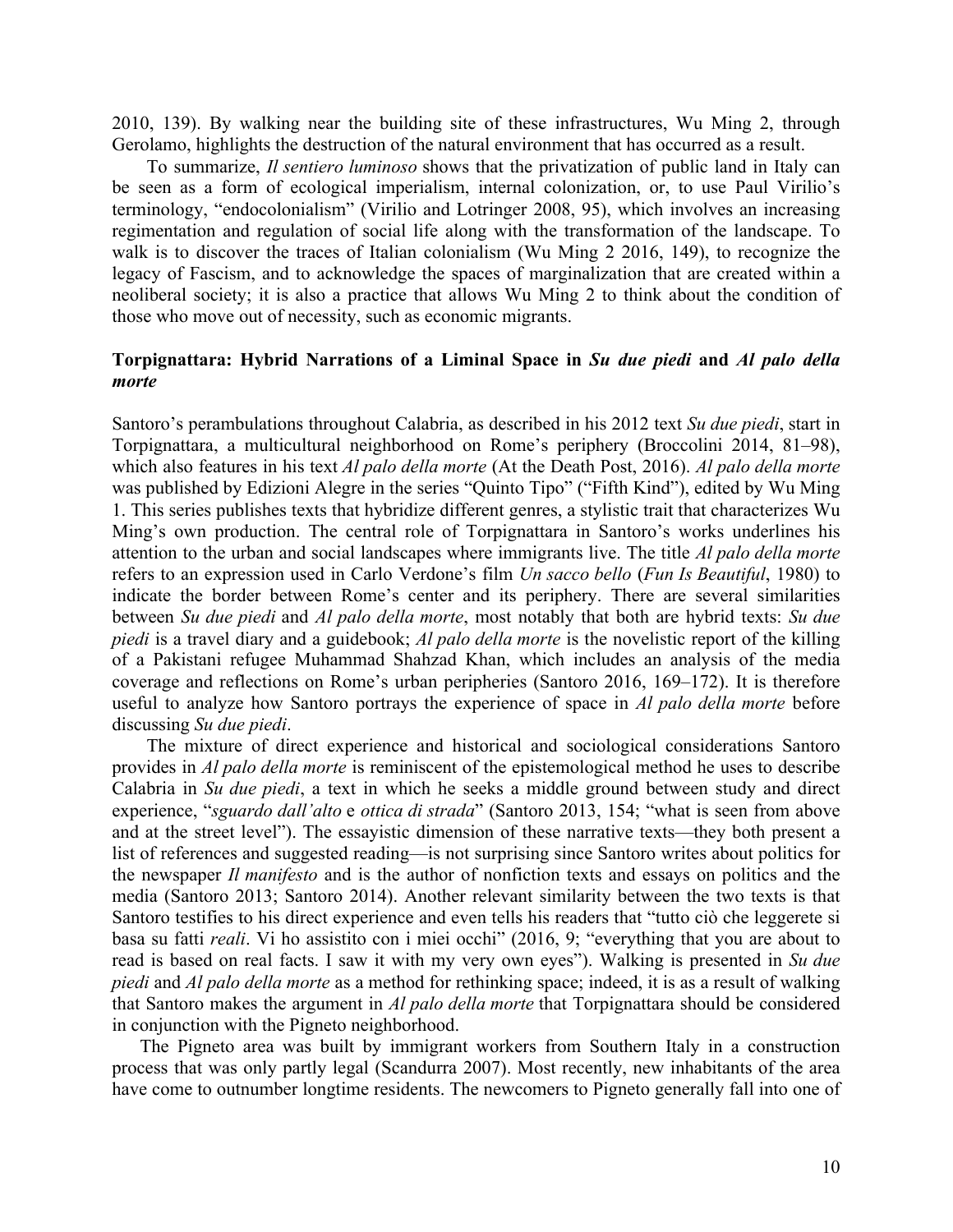two groups: young gentrifiers or foreign workers. *Al palo della morte* and *Su due piedi* present the process of gentrification in a similar way to Rowland Atkinson and Gary Bridge, who argue that

[c]ontemporary gentrification has elements of colonialism as a cultural force in its privileging of whiteness, as well as the more class-based identities and preferences in urban living. In fact not only are the new middle-class gentrifiers predominantly white but the aesthetic and cultural aspects of the process assert a white Anglo appropriation of urban space and urban history. (2005, 2)

In short, gentrification is presented in Santoro's work as a form of urban colonialism.

However, Santoro does not portray the Pigneto neighborhood as entirely gentrified as Michele Masneri's novel *Addio Monti* (Goodbye Monti, 2014) and articles such as Andrea Minuz's "L'invenzione del luogo. Pasolini e il Pigneto" ("The Invention of a Place. Pasolini and Pigneto," 2015) do. Santoro argues that immigrants created their own shops, revitalizing rundown areas such as Pigneto. As a consequence, these neighborhoods became appealing places to open new upscale bars and restaurants. Moreover, the presence of immigrants offered cheap workforce. Pigneto has become a gentrified area in terms of nightlife (Santoro 2016, 101), but it is largely an immigrant neighborhood during the day. Santoro witnesses the mutual support among immigrants (ibid., 39), and the violence against them (ibid., 37), which includes the ominous "bangla tour" (ibid., 71), the devastation of shops owned by those of East Asian descent. Santoro therefore criticizes the "frequentatori del Pigneto, soprattutto quelli che surfano sugli eventi senza vivere il quartiere veramente, [che] sono convinti di trovarsi di fronte a una specie di Tribeca all'amatriciana" (ibid., 2016, "those who go to Pigneto, especially those who skate the surface of the place without living in the neighborhood, who think they are experiencing a kind of Roman Tribeca").

Rather than presenting immigrants as a unified group, Santoro shows that the Muslim community living in Pigneto and Torpignattara is "attraversata da conflitti e inquietudini" (ibid., 97; "besieged by conflicts and concerns"). For instance, he translates some of the graffiti in Urdu that he finds on the walls of Torpignattara, and he discovers with great surprise that it says, "picchia l'imam" (ibid., 96; "beat the imam") and "più eroina, meno Peroni" (ibid., 97; "more heroin, less Peroni beer"). According to Santoro, these are acts of rebellion from young Muslims against their parents. A direct experience of the neighborhood through walking allows Santoro to look closer at graffiti that he would have otherwise disregarded.

The attention to the experience of migration characterizes both *Al palo della morte* and *Su due piedi*. In *Al palo della morte*, the migrants and those who fight for the "diritto all'abitare" (ibid., 121; "right to have a home") are set against settlers, people who are characterized by an "attenzione maniacale per il limitato spazio domestico che ridisegna la città a discapito degli spazi comuni" (ibid., 126; "obsessive attention to the limited domestic space that redesigns the city at the expense of communal space"). Nonetheless, these two groups are not described in dichotomic terms: in analyzing the violence with which the latter group discriminates against newcomers—instead of protesting against what Santoro considers to be their real problems, such as "la speculazione immobiliare" (ibid., 141; "real estate speculation")—*Al palo della morte* argues that migrants are victims of violence because they remind those who moved to the urban peripheries of Rome of their past poverty (ibid., 153). In a further parallel between old and new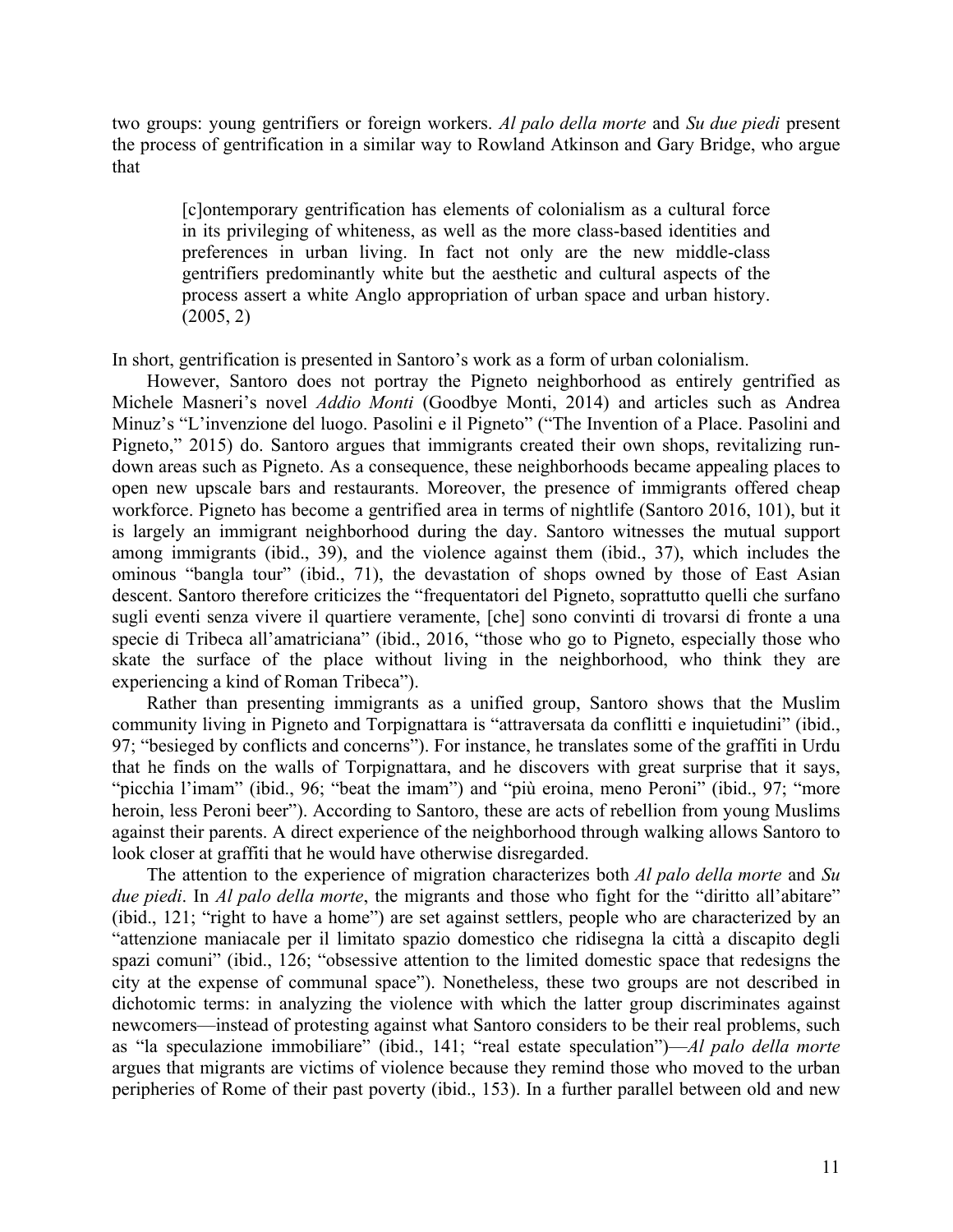migrants, Santoro refers to some of the controversial measures introduced to regulate internal migration and emigration, and describes the forced relocation of people from the city center to the suburbs in 1924 (ibid., 142), the campaigns against emigration (ibid., 146–147) and the expulsion of internal migrants who came from the countryside to the city during the Fascist regime (ibid., 145), claiming that old and new migration laws—such as the controversial 2003 Bossi-Fini law—are aimed at exploiting workers.

*Al palo della morte* and *Su due piedi* illustrate how the presence of migrants has changed Rome's Torpignattara neighborhood. Moreover, Santoro describes walking and the direct experience of space that it involves as an activity that allows him to better understand the discrimination against immigrants in Italy, especially Muslims.

#### **Diasporic Calabria: Migration, Mobility and Belonging in** *Su due piedi*

The tension between "home" and "street" described in *Al palo della morte* also characterizes the description of Calabria in *Su due piedi*. *Su due piedi* begins with the author and narrator indicating his present home in Torpignattara and his previous home "cementificata e cresciuta disordinatamente" ("of cement structures and uneven development"), on the periphery of an unspecified town in Calabria, itself a peripheral region geographically and economically (Santoro 2012, 19). Indeed, Santoro defines himself as a "flâneur metropolitan[o]" (ibid, 51; "metropolitan flaneur"), thus recalling the tradition of those who—to use Walter Benjamin's description of poet Charles Baudelaire's *flânerie*—wanted to "to turn a boulevard into an *interieur*" (1983, 37). By describing himself as a metropolitan flâneur, Santoro shows that his interest, as a walker, is not in Calabria's natural environment, which is often at the center of the depiction of this region, but rather on the human intervention on the landscape.

*Su due piedi* often compares different experiences of mobility, such as walking and migration. The text includes stories related to Calabrian migration to the north of Italy, such as that of the Calabrian workers in Turin who support Juventus F.C., the team owned by their boss, the head of FIAT, Gianni Agnelli (Santoro 2012, 106). Santoro's condition as an emigrant from Calabria (ibid., 28) is compared to that of those immigrants who "con le dovute proporzioni, cerca[no] di ristabilire la giusta relazione con la [loro] terra" (ibid., 89; "to a different extent, also try to establish the right relationship to their land"). Moreover, after meeting an immigrant street seller called Mustafà who walks with him for a while, Santoro argues that they are both looking for "tempi nuovi che ci consentano di essere in sintonia con queste terre" (ibid., 43; "new times that will allow us to be in touch with this land"). In other words, Santoro connects the provocative and unsettling quality of walking with current anxieties and political questions about immigration. Walking becomes for Santoro a way to meet people who are at the margins of Italian society and to reflect upon different experiences of mobility.

In addition to internal migration, *Su due piedi* presents many stories of emigration from Calabria to other countries. For instance, Cavallerizzo is described as a village reduced by half since half of the population went to "la Germania, l'Australia e le Americhe" (ibid., 32; "Germany, Australia, and the Americas"). The impact on Calabria, as a result of this emigration, is viewed in economic terms (ibid., 83), and in architectural terms, by referring to the returning emigrants who built "grotteschi palazzoni in zone franose" ("grotesque palaces on unstable soil") in Verbicaro to show their "emancipazione dal passato di povertà" (ibid., 66; "emancipation from an impoverished past"), and the "il villaggio del fanciullo" ("orphanage") in Cosenza, which "ospitava i figli abbandonati dagli emigranti, da cui l'architettura a forma di imbarcazione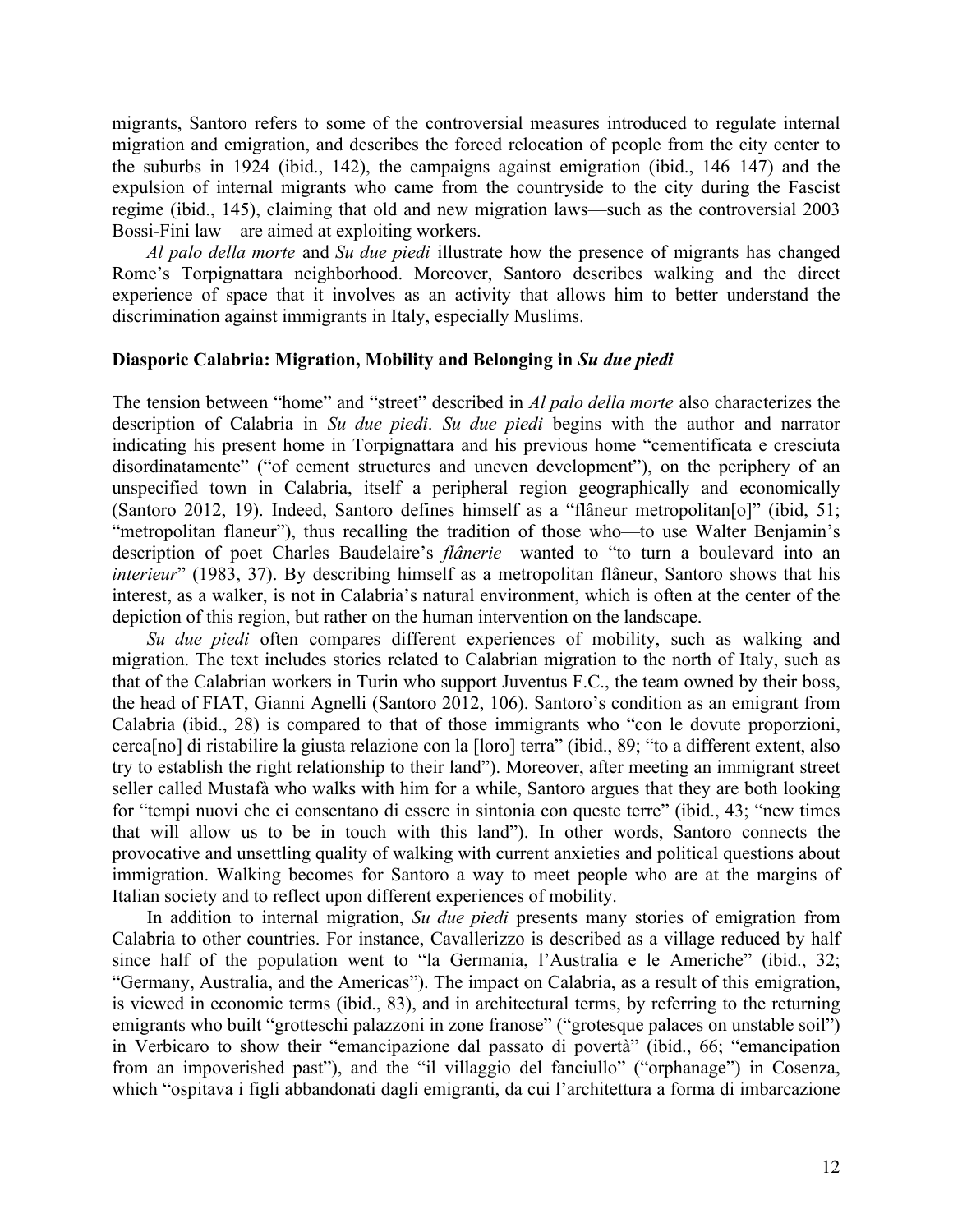che segnala la speranza del ritorno" (ibid., 87; "housed the children abandoned by emigrants, and was built in the shape of a boat, which denoted hope for their return"). More recent migratory experiences—such as those of young Calabrian archaeologists who work abroad because of the lack of opportunities in Calabria, despite its archaeological richness—are also described (ibid., 120).

A particular kind of emigration discussed in *Su due piedi* is related to Italian colonialism, which saw Italians arrive in foreign countries as settlers rather than as low wage–earning workers. On the way to Verbicaro, Santoro argues that an insurrection in that village occurred in 1911, which was the same year Italy started the colonization of Libya. Calabrians who went to fight in Africa in those years might have themselves felt colonized by the Italian state (ibid., 47). In doing so, Santoro talks about colonialism from the perspective of Southerners, namely people who, according to Pasquale Verdicchio, are "unrecognised postcolonials," because of the "preclusion of postcolonial discourse" within Italy about the country's own unification (Verdicchio 1997, 191).

These multiple stories of migration and mobility through walking depict, to use Arjun Appadurai's definition, a very complex "ethnoscape," or "the landscape of persons who constitute the shifting world in which we live: tourists, immigrants, refugees, exiles, guest workers, and other moving groups and individuals constitute an essential feature of the world and appear to affect the politics of (and between) nations to a hitherto unprecedented degree" (1996, 33). *Su due piedi* shows that Calabria has been the "approdo dei migranti di ogni epoca" (Santoro 2012, 134; "destination for migrants in different time periods"), and it tells the story of the Arbëresh communities—refugees who fled Albania between the fifteenth and eighteenth centuries as a result of the Ottoman Empire's invasion—who have lived in Calabria for centuries and still speak Arbëresh dialect (ibid., 63). In one of the most amusing passages of *Su due piedi*, Santoro argues that Calabrians used to play football by dividing the teams into home and visitor. However, this division has now become impossible to make because returning emigrants and residents of immigrant origins participate in the game, creating a "gioco di partenze e ritorni impossibile da decifrare" (ibid., 105; "an interplay of arrivals and departures that is impossible to decipher").

By presenting the many diasporas that characterize the history of Calabria, *Su due piedi* also challenges the dichotomic representation of the industrialized North and the rural South of Italy. For example, Santoro maintains that the 'ndrangheta—the Italian Mafia-type organized crime syndicate that is traditionally seen as having originated in Calabria—cannot be said to exist exclusively in Calabria, as it is equally present in the rest of the country, especially in the richest regions (ibid., 150). The 'ndrangheta is the "prima azienda nazionale" (ibid., 148; "the leading Italian business"), because it can be found in the North and in the South, within the same capitalist economy. Because of this, Calabria is described as one of the "margini che si fanno centro" (ibid., 20; "peripheries that become centers"), and Santoro argues that "capire la Calabria permette di capire il resto del paese" (ibid., 99; "to understand Calabria is to understand the rest of the country"). By revealing the interconnectedness of Northern and Southern Italy, *Su due piedi* contests the dominant depiction of the "backward" South as an obstruction to the modernization of the industrial North.

However, Calabria is not only connected to the North of Italy but also to North Africa. For instance, *Su due piedi* compares the grassroots opposition to real estate speculation and overdevelopment in Calabria to the "voglia di rivolta in Tunisia and Egitto" ("desire for rebellion in Tunisia and Egypt") in the early 2010s (ibid., 125). *Su due piedi* describes the connection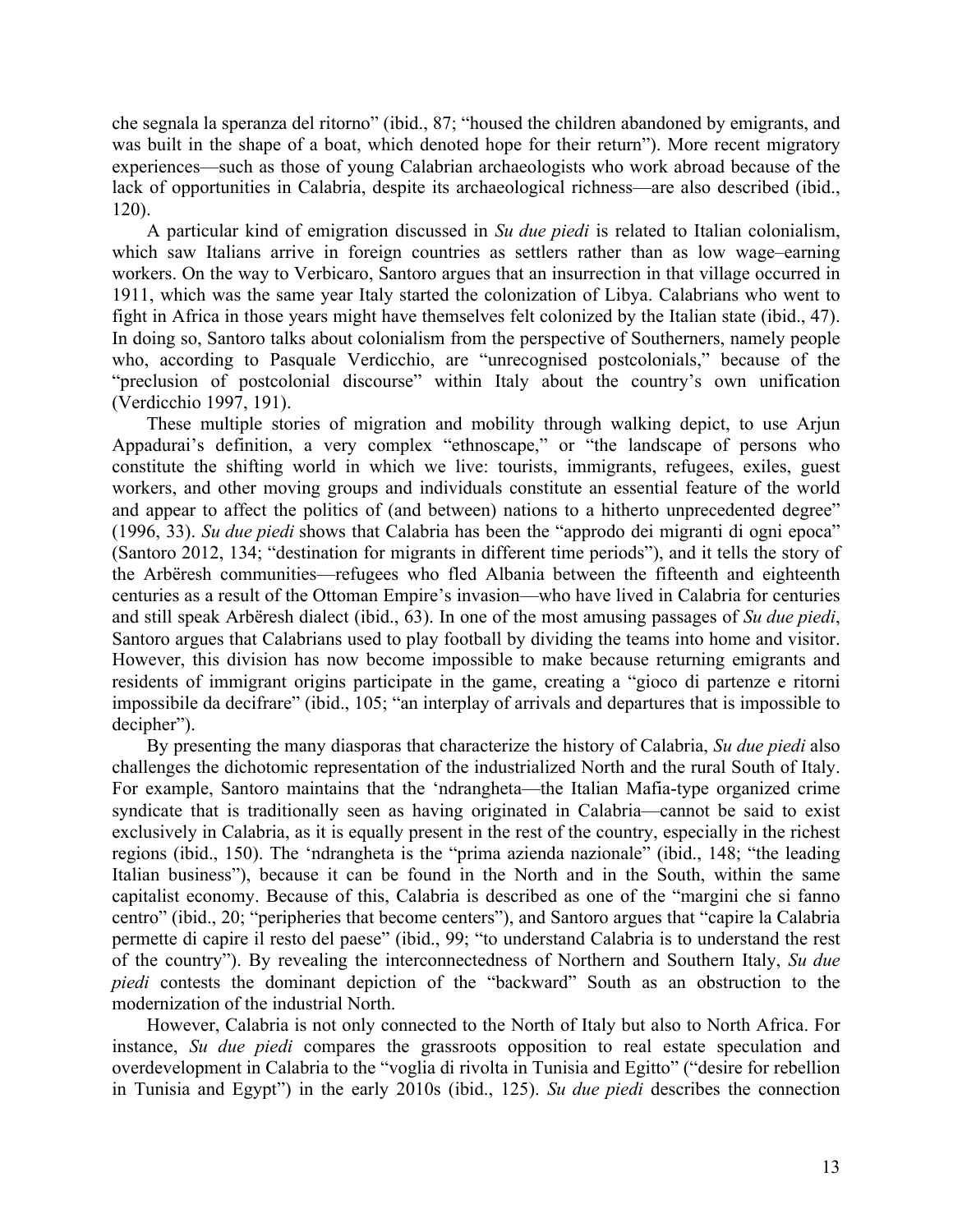between places and events that are neither contiguous nor seemingly connected in mainstream media, such as the protests taking place on the northern and the southern shores of the Mediterranean Sea. In other words, Santoro's experience of walking allows him to rethink local and global geographies and their interconnectedness.

#### **Walking as an Epistemological, Postcolonial, and Ecocritical Practice**

Wu Ming 2 and Santoro's texts on walking, geography, and space discuss important themes of our contemporaneity, including citizenship, democracy, environmental justice, social exclusion, and globalization. Walking is a response to disenfranchisement; both Wu Ming 2 and Santoro criticize the decisions that have led to the reorganization of common space based on the requirements of automobiles, high-speed trains, and private businesses. An on-the-ground experience of space is germane to understanding the destruction of the natural landscape that has occurred because of the neoliberal organization of space, and to meeting people who are marginalized in Italy.

Wu Ming 2 and Santoro present themselves or their autobiographically inspired alter egos as dreamers, travelers, cultural historians, and novelists, who discuss what they have learned or unlearned from the streets and the experience of walking. Therefore, walking—along with social and historical research—is integral to these writers' artistic processes and their activism. Wu Ming 2 and Santoro understand that writing must be accompanied by the first-hand experience of a space as opposed to being generated solely from imagination, research, and theory. In fact, both are needed; to rely exclusively on experiential knowledge or on the imagination, would be to risk reducing "la complessità del mondo" ("the complexity of the world") to "una sola dimensione" (Wu Ming 2 2016, 102–3; "a one-dimensional reality"). Santoro cites how Wu Ming 2's approach to writing and walking taught him that, "Camminando si raccolgono testimonianze, ma per interpretarle e metterle in prospettiva serve un punto di fuga, uno sguardo dall'alto che permetta di andare oltre la contingenza del viaggio (Santoro 2012, 56; "By walking one collects testimonies, but in order to interpret them, to put them in perspective, a focal point, an overarching vision that allows one to go beyond the contingency of travel, is needed"). *Il sentiero luminoso* and *Su due piedi* propose a way of comprehending the multilayered intricacy of space, its social output, and the historical conditions of its existence. These two works envision the landscape as a "text" through which, to quote Iovino, "we read embodied narratives of social and power relations, biological balances and imbalances, and the concrete shaping of spaces, territories, human, and nonhuman life" (2016, 3).

To quote Doreen Massey, Wu Ming 2 and Santoro's experience shows that "places do not have single, unique 'identities'; they are full of internal conflicts [...] a conflict over what its past has been (the nature of its 'heritage'), conflict over what should be its present development, conflict over what could be its future" (Massey 1994, 155). As the textual analysis has demonstrated, this way of experiencing the landscape reveals the heterogeneity of the nation in social, spatial, and historical terms. The resignification of the Italian landscape seems particularly relevant to rethinking national belonging, since

National identities are co-ordinated, often largely defined, by "legends and landscapes," by stories of golden ages, enduring traditions, heroic deeds and dramatic destinies located in ancient or promised home-lands with hallowed sites and scenery. The symbolic activation of time and space, often drawing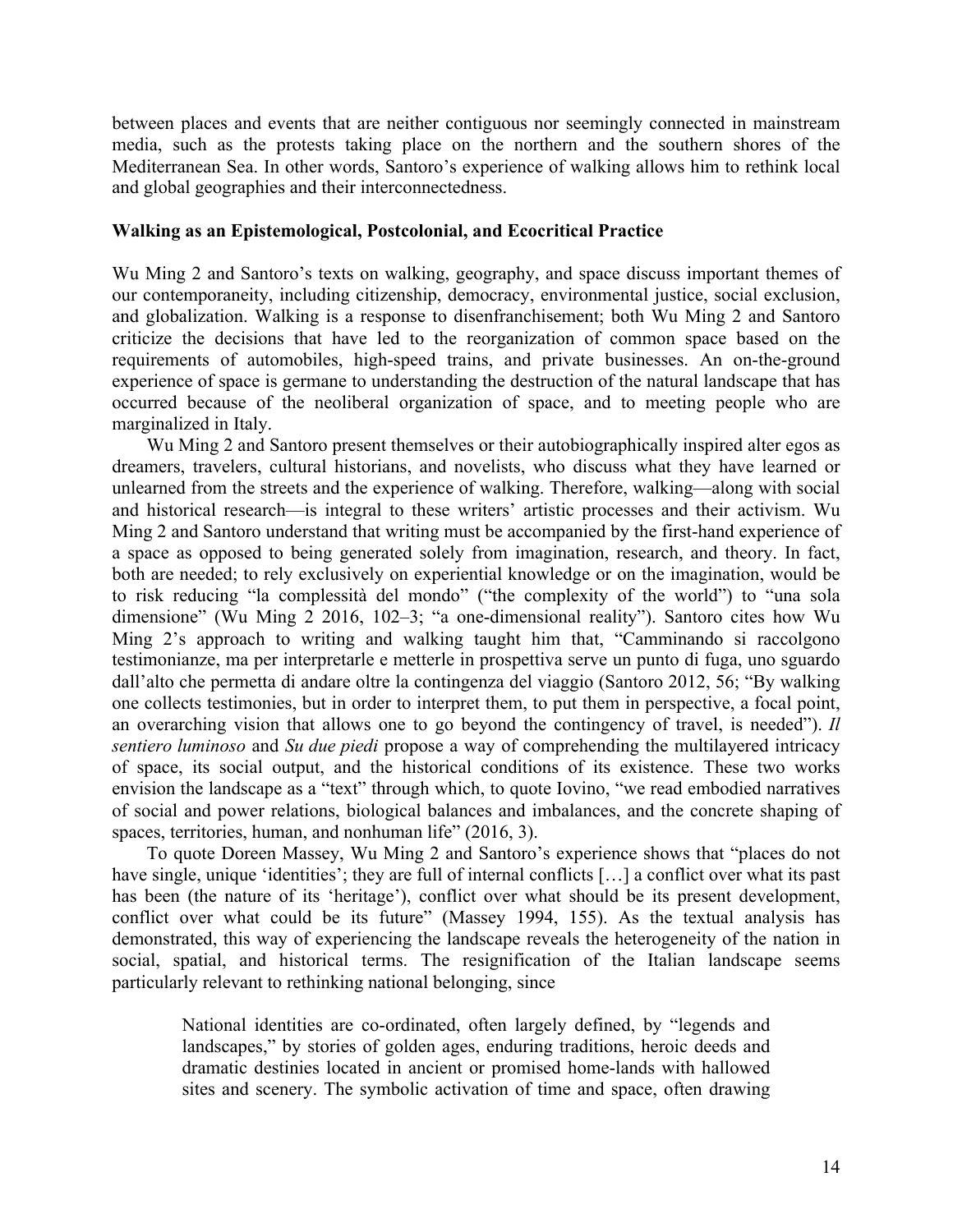on the religious sentiment, gives shape to the "imagined community" of the nation. As exemplars of moral order and aesthetic harmony, particular landscapes achieve the status of national icons. (Daniels 1993, 5)

*Il sentiero luminoso* and *Su due piedi* therefore envision walking as an activity which aims to show, to quote Massey, how the "regulation of the world into a single trajectory, via the temporal convening of space, was, and still often is, a way of refusing to address the essential multiplicity of the spatial" (2005, 71).

Walking and experiencing the land causes Wu Ming 2 and Santoro to reflect, not only on the destruction of the natural environment, but also on accessibility, identity, mobility, civil rights, and nationality. Both texts refer to Italian colonialism (Santoro 2012, 47; Wu Ming 2 2016, 149), discussing how walking enables one to discover traces of the colonial enterprise, whose legacy is still present in today's Italy (Andall and Duncan 2005; Proglio 2011).<sup>11</sup> These few references to colonialism suggest the need for a broader engagement with the legacy and memory of this experience, which requires a discussion of the legacy and memory of Fascism, the impact of Italy's industrialization, the racialization and marginalization of immigrants, the gentrification of urban spaces, the representation and conceptualization of space, and the stories of the multiple transnational migrations that characterize the world in which we live.

Walking is presented as a useful practice to rethink space from a postcolonial perspective in at least four ways. First, the two autobiographically inspired narrators of these texts present themselves as part of a community. Walking reveals "the structure of (non) relation to the other" that the privatization and the neoliberal organization of space impose on the communities which Wu Ming 2 and Santoro feel part of (Marzec 2007, 18). *Il sentiero luminoso* and *Su due piedi* suggest that solitary walking can have public consequences, because their texts see the individual as being inescapably enmeshed in a network of relationships.

Secondly, walking helps to position the writers, elucidating their relationship to the territory, as well as acknowledging their privilege compared to noncitizens who are crossing the same geographic area. In an influential article, Roberto Derobertis has argued that it is essential for those who study postcolonial cultures in Italy to define:

da dove parliamo "noi," che con il postcoloniale in Italia ci stiamo confrontando? […] Questo "partire da me" è per sottolineare la necessità di interrogarci […] sui "luoghi" dai quali facciamo il postcoloniale (italiano), tenendo sempre nel quadro storie, lingue, mappe, territori, posizionamenti di genere, razza e classe. (2014)

(from which position do "we"—those who are analyzing postcolonial Italy speak? [...] This "starting from me" means to underline the importance of interrogating […] the "spaces" from which we conceive the (Italian)

 $11$  It should be noted that Wu Ming 2 is indeed a writer who is very committed to engaging in a critical discussion of the legacy and memory of colonialism, both in his textual production (which includes the novel *Timira* [Wu Ming 2 and Antar Mohamed 2012], several blog entries in *Giap*. and the scholarly article "Landscape: Somalia as Seen in Italian Colonial Literature" [Wu Ming 2 2018a]) and in his public engagement activities. These activities include walks in cities like Bologna (Wu Ming 2015) and Palermo (Wu Ming 2 2018b) that aim to rethink the urban landmarks that celebrate colonialism.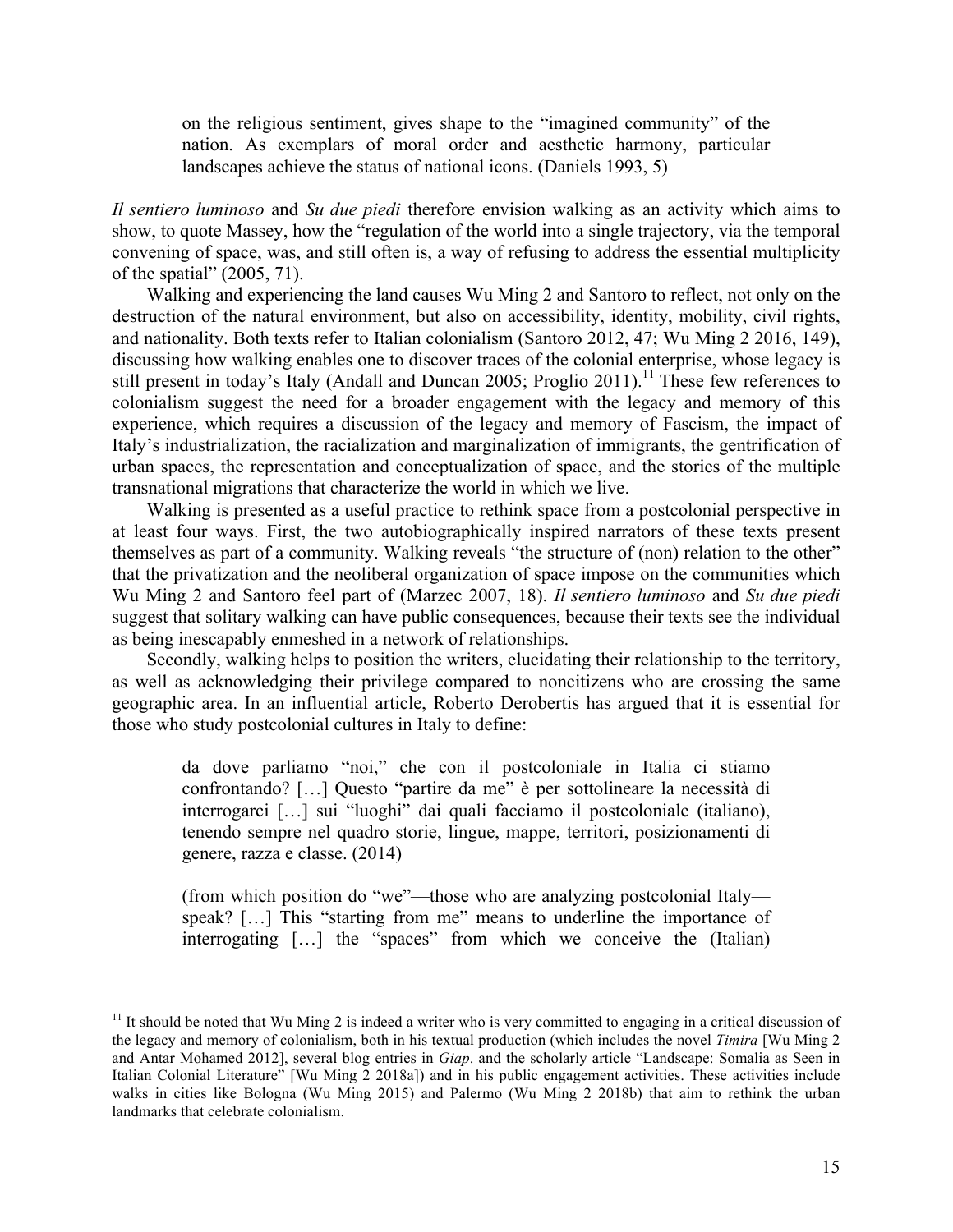postcolonial, bearing in mind stories, languages, maps, territories, and positions of gender, race, and class.)

When reflecting upon "the "spaces" from which we conceive the (Italian) postcolonial, *Il sentiero luminoso* and *Su due piedi* take a transient position, one that involves mobility and echoes the practices of errantry that Édouard Glissant recognizes as important in order to break the link between identity and territory (1997, 20).

Thirdly, *Il sentiero luminoso* and *Su due piedi* resemantize "exploration." According to David Pinder, exploration "is associated with voyages of discovery and the construction of geographical knowledge, but it also has a disturbing history in terms of the power relations through which it has been conducted" (2005, 388). Although the texts focus primarily on a male autobiographically inspired experience and on a revisitation of Italian history, they criticize a patriarchal/masculine conception of the world (Santoro 2012, 44, 87; Wu Ming 2 2016, 152– 153) and describe the national space as entangled with transnationality, mobility, and migration. In other words, these texts aim to reveal the ways in which hierarchies of power are established through the organization of space.

Lastly, Wu Ming 2 and Giuliano Santoro present environmental and social activism as intertwined. They discuss how walking allows us to recognize the social and environmental destabilization caused by the capitalist and neoliberal exploitation of the land. *Il sentiero luminoso* and *Su due piedi* not only demonstrate how the neoliberal organization of space creates a system of disciplinary surveillance, subjecting the land "to an overseeing panoptic principle of efficiency" (Marzec 2007, 52), they also show how it creates environmental racism, or "the connection, in theory and practice, of race and the environment so that the oppression of one is connected to, and supported by, the oppression of the other" (Curtin 2005, 145). To cite Stacy Alaimo's thoughts on environmental and sustainability studies, these texts "cast […] racism as environmental," thus "exposeling how sociopolitical forces generate landscapes that infiltrate human bodies" (2010, 28). In these texts "ethics becomes not merely social but material—the emergent, ultimately unmappable landscapes of interacting biological, climatic, economic, and political forces" (ibid., 2). Walking allows us to understand how space has been used as a tool of exploitation, to rethink the hierarchies that marginalize migrants and racialized minorities and see nature as a mere background for human action.

*Il sentiero luminoso* and *Su due piedi* propose walking as a practice that could challenge extant power relations, especially those emerging from the colonization of everyday life by the neoliberal economies which have reduced the amount of physical space in which people can interact (Gregory 1994, 388–92). Walking is presented in *Il sentiero luminoso* and *Su due piedi* as an activity that shows how privatization "overcodes the land, placing on the land a gridwork of oppositions, not only inside versus outside, but by extension, individual against individual, ethnicity against ethnicity, nation against nation" (Marzec 2007, 13). Moreover, it challenges the spatial and temporal distribution, individualization, observation, and regulation of bodies and their movements. As walking reveals the surveillance governing the movement of people and shows firsthand the destruction of the environment and the landscape, *Il sentiero luminoso* and *Su due piedi* call on their readers to walk and critically experience their relationship to the space around them, and to witness the need for continued engagement in environmental and social activism.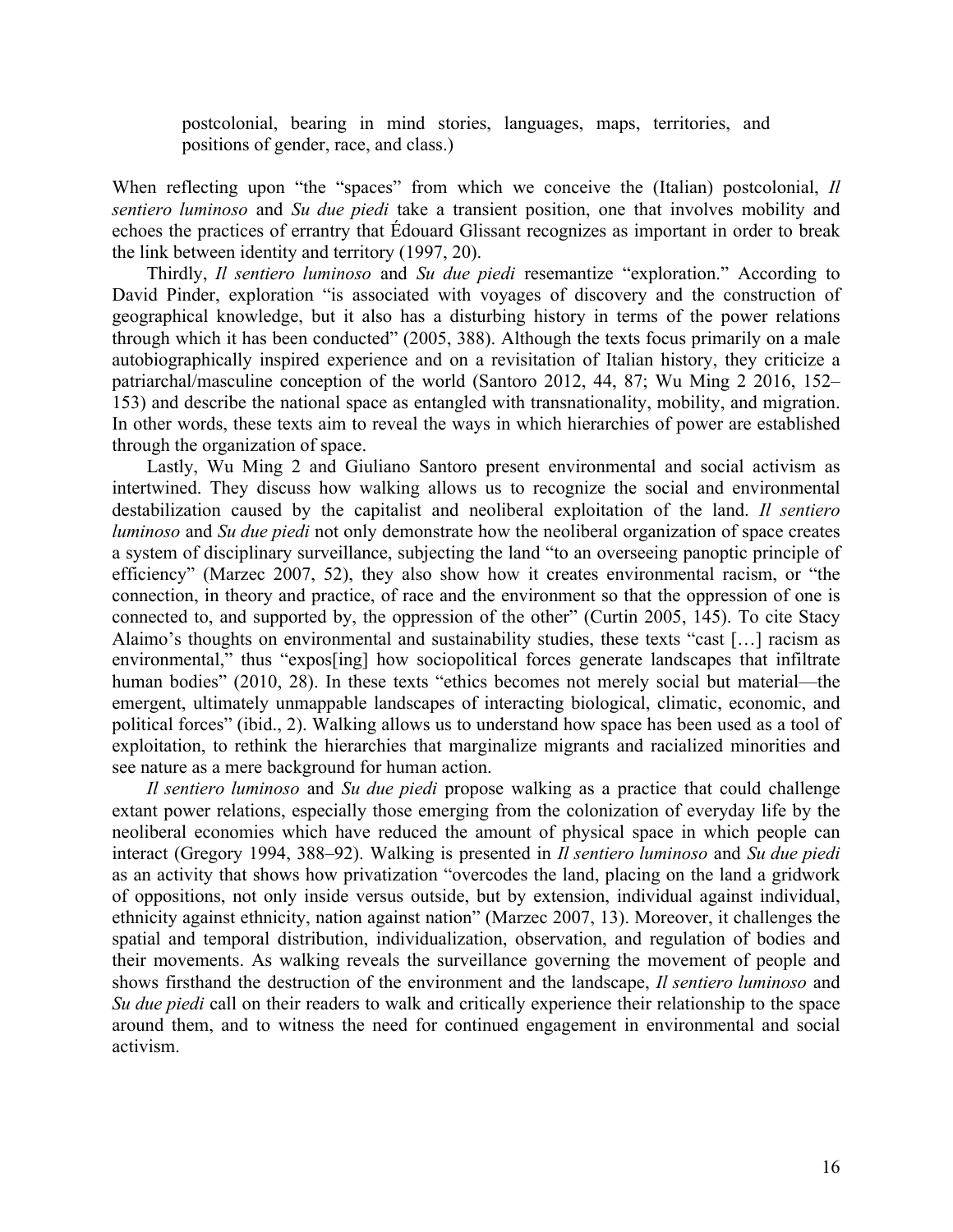#### **Works Cited**

- Alaimo, Stacy. 2010. *Bodily Natures: Science, Environment, and the Material Self.*  Bloomington: Indiana University Press.
- Andall, Jacqueline and Derek Duncan, eds. 2005. *Italian Colonialism: Legacy and Memory.* Oxford: Peter Lang.
- Appadurai, Arjun. 1996. *Modernity at Large: Cultural Dimensions of Globalization*. Minneapolis: University of Minnesota Press.
- Atkinson, Rowland and Gary Bridge. 2005. *Gentrification in a Global Context. The New Urban Colonialism*. London: Routledge.
- Benjamin, Walter. 1983. *Charles Baudelaire: A Lyric Poet in the Era of High Capitalism*, translated by Harry Zohn. London: Verso.
- Belloc, Hilaire, ed. 1911. *The Footpath Way: An Anthology for Walkers*. London: Sidgwick & Jackson.
- Bhambra, Gurminder K. 2014. "Postcolonial and Decolonial Dialogues." *Postcolonial Studies* 17 (2): 115–121.
- Blissett, Luther. n.d. "Della guerra psichica nella metropoli traiettoriale." http://www.lutherblissett.net/archive/117\_it.html.
- \_\_\_\_\_. n.d. "Nomadismi superficiali alla conquista della Terra."
	- http://www.lutherblissett.net/archive/274\_it.html.
	- \_\_\_\_\_. 2003. *Q*. Translated by Shaun Whiteside. London: Heinemann.
- Bonnett Alastair. 1989. "Situationism, Geography, and Poststructuralism." *Environment and Planning D: Society and Space* 1: 131–46.
- Broccolini, Alessandra. 2014. "Torpignattara/Banglatown: Processes of Reurbanization an Rhetorics of Locality in a Suburb of Rome." In *Global Rome: Changing Faces of the Eternal City*, edited by Isabella Clough Marinaro and Bjorn Thomassen, 81–98. Bloomington: Indiana University Press.
- Council of Europe, 2000, "European Landscape Convention," https://rm.coe.int/16807b6bc7.
- Curtin, Deane. 2005. *Environmental Ethics for a Postcolonial World*. Lanham, MD: Rowman & Littlefield.
- Daniels, Stephen. 1993. *Fields of Vision. Landscape Imagery and National Identity in England and the United States*. Princeton: Princeton University Press.
- de Certeau, Michel. 2002. *The Practice of Everyday Life. Volume 1*, translated by Steven Rendall. Berkeley: University of California Press.

1985. "Practices of Space." In *On Signs*, edited by Marshall Blonsky, 122–145. Baltimore: Johns Hopkins University Press.

\_\_\_\_\_. 1998. *The Practice of Everyday Life. Volume 2*, translated by Timothy Tomasik. Minneapolis: University of Minnesota Press.

- Debord, Guy. 2006. "Introduction to a Critique of Urban Geography." In *Situationist International Anthology*, edited by Ken Knabb, 24–30. Berkley: Bureau of Public Secrets.
- Derobertis, Roberto. 2014. "Da dove facciamo il postcoloniale? Appunti per una genealogia della ricezione degli studi postcoloniali nell'italianistica italiana." http://www.postcolonialitalia.it/index.php?option=com\_content&view=article&id=56:dadove-facciamo-il-postcoloniale&catid=27:interventi&Itemid=101&lang=it.
- Gleber, Anke. 1998. *The Art of Taking a Walk: Flanerie, Literature, and Film in Weimar Culture*. Princeton: Princeton University Press.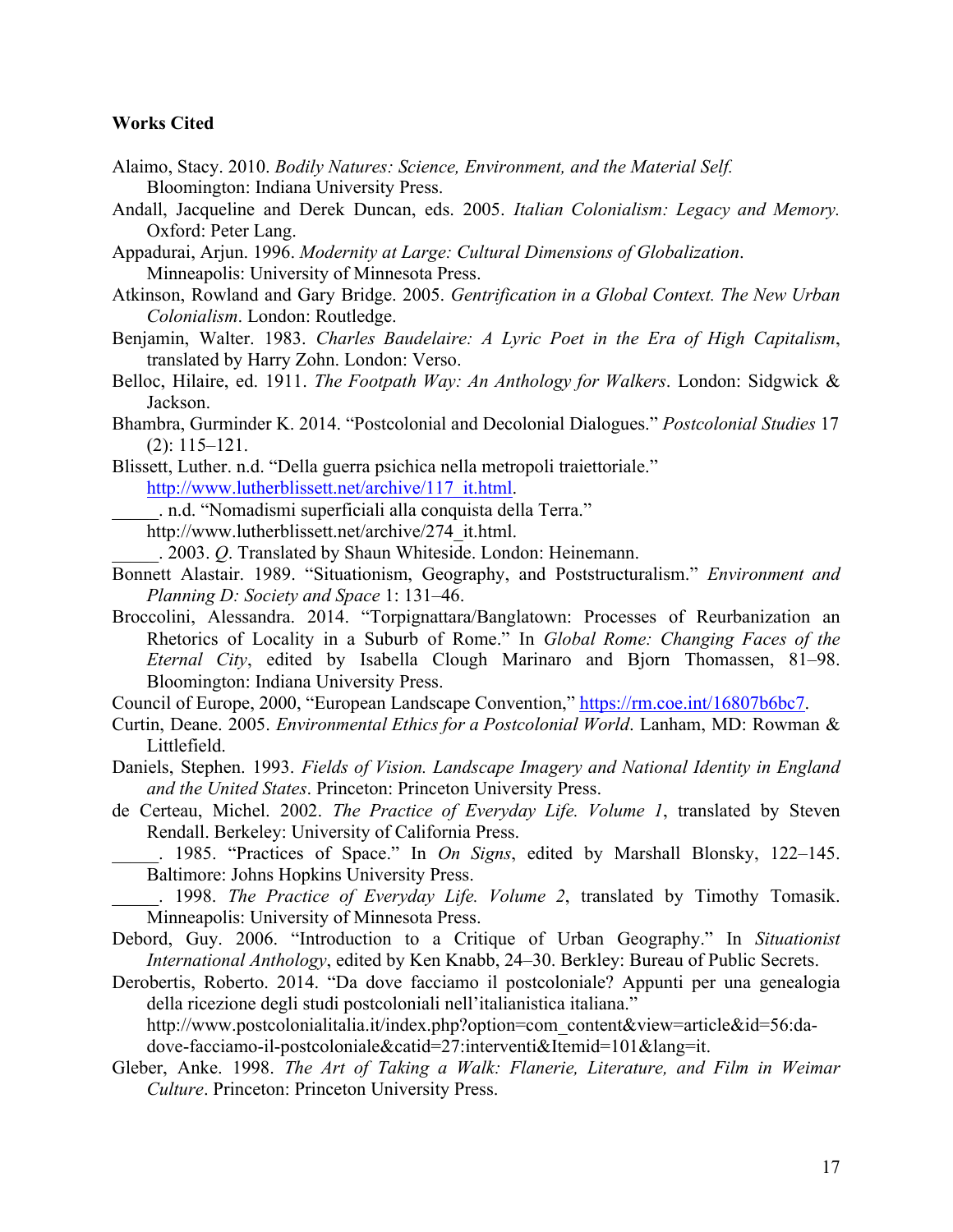Glissant, Édouard. 1997. *Poetics of Relation*, translated by Betsy Wing. Ann Arbor: University of Michigan Press.

Gregory, Derek. 1994. *Geographical Imaginations*. Oxford: Blackwell.

- Harley, John Brian. 1992. "Deconstructing the Map." In *Writing Worlds: Discourse, Text and Metaphor in the Representation of Landscape*, edited by Trevor Barnes and James Duncan, 231–47. London: Routledge.
- Iovino, Serenella. 2010. "Ecocriticism and a Non-Anthropocentric Humanism: Reflections on Local Natures and Global Responsibilities." In *Local Natures, Global Responsibilities. Ecocritical Perspectives on the New English Literatures*, edited by Laurenz Volkmann, Nancy Grimm, Ines Detmers, and Katrin Thomson, 29–53. Leiden: Brill.
- \_\_\_\_\_. 2016 *Ecocriticism and Italy. Ecology, Resistance, and Liberation*. New York: Bloomsbury.
- Jacobs, Jane. 1992. *The Death and Life of Great American Cities*. New York: Vintage.
- Landry, Donna. 2001. *The Invention of the Countryside: Hunting, Walking and Ecology in English Literature, 1671–1831*. Basingstoke: Palgrave.
- Marzec, Robert. 2007. *An Ecological and Postcolonial Study of Literature. From Daniel Defoe to Salman Rushdie*. New York: Palgrave Macmillan.
- Masneri, Michele. 2014. *Addio, Monti*. Rome: Minimumfax.
- Massey, Doreen. 1994. *Space, Place and Gender*. Minneapolis: University of Minnesota Press. \_\_\_\_\_. 2005. *For Space*. London: Sage.
- Minuz, Andrea. 2015. "L'invenzione del luogo. Pasolini e il Pigneto." *Arabeschi* 6. http://www.arabeschi.it/3-corpi-e-luoghi-35-linvenzione-del-luogo-/#3-corpi-e-luoghi-35 linvenzione-del-luogo-.
- Pickles, John. 2004. *A History of Spaces: Cartographic Reason, Mapping and the Geo-coded World*. London: Routledge.
- Pinder, David. 2005. "Arts of Urban Exploration." *Cultural Geographies* 12: 383–411.
- Proglio, Gabriele. 2011. *Memorie oltre confine. La letteratura postcoloniale italiana in prospettiva storica.* Verona: Ombre Corte.
- Raimo, Christian and Francesca Coin. 2016. "Condannare una tesi sui No Tav minaccia la libertà di ricerca." *Internazionale*. http://www.internazionale.it/opinione/christianraimo/2016/06/28/no-tav-processo-ricerca-chiroli.
- Santoro, Giuliano. 2012. *Su due piedi: Camminando per un mese attraverso la Calabria*. Soveria Mannelli: Rubbettino.
	- \_\_\_\_\_. 2013. *Un Grillo qualunque: Il Movimento 5 Stelle e il populismo digitale nella crisi dei partiti italiani*. Rome: Castelvecchi.
- \_\_\_\_\_. 2014. *Cervelli sconnessi: La resistibile ascesa del net-liberismo e il dilagare della stupidità digitale.* Rome: Castelvecchi.
	- \_\_\_\_\_. 2015. *Al palo della morte: Storia di un omicidio in una periferia meticcia*. Rome: Alegre.
- \_\_\_\_\_. 2016. "Camminando sul sentiero luminoso. Conversazione con Wu Ming 2." http://www.thetowner.com/it/conversazione-wu-ming-2/.
- Scandurra, Giuseppe. 2007. *Il Pigneto: un'etnografia fuori le mura di Roma. Le storie, le voci e le rappresentazioni dei suoi abitanti*. Padova: Cleup.
- Spirn, Anne Whiston. 2000. *The Language of Landscape*. New Haven: Yale University Press. Stalker. *Stalker Through the Actual Territories*.

http://www.osservatorionomade.net/tarkowsky/manifesto/manifesting.htm.

Thoreau, Henry David. 1849. "On the Duty of Civil Disobedience." In *Æsthetic Papers*, edited